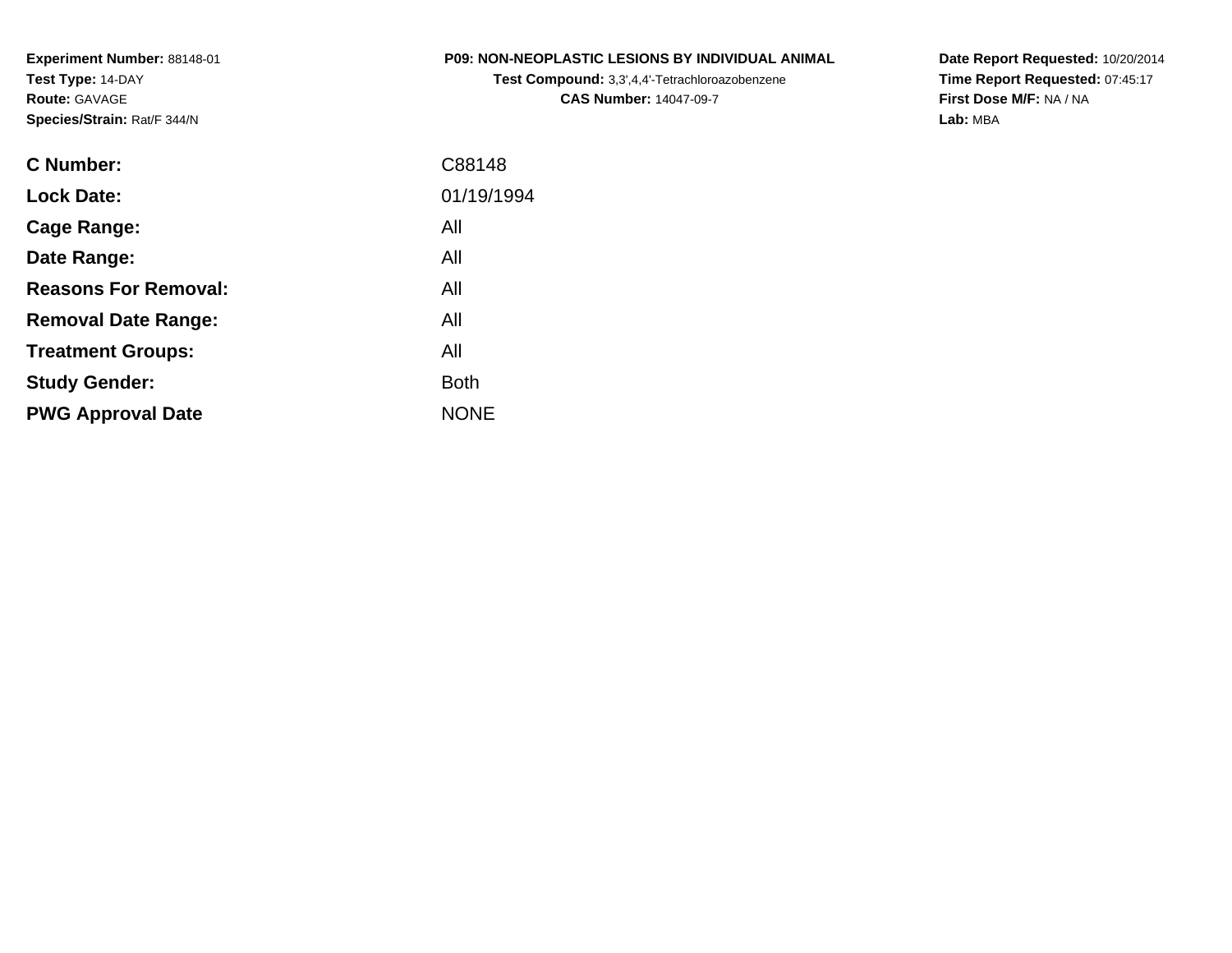**Route:** GAVAGE

**Species/Strain:** Rat/F 344/N

#### **P09: NON-NEOPLASTIC LESIONS BY INDIVIDUAL ANIMAL**

**Test Compound:** 3,3',4,4'-Tetrachloroazobenzene

**CAS Number:** 14047-09-7

**Date Report Requested:** 10/20/2014**Time Report Requested:** 07:45:17**First Dose M/F:** NA / NA**Lab:** MBA

| F 344/N Rat Male<br>0 MG/KG                        | DAY ON TEST<br><b>ANIMAL ID</b> | 0<br>0<br>$\boldsymbol{l}$<br>$\overline{7}$<br>0<br>0<br>0<br>$\mathbf 0$<br>1 | 0<br>$\boldsymbol{\theta}$<br>$\boldsymbol{l}$<br>7<br>$\mathbf 0$<br>$\mathbf 0$<br>$\mathbf 0$<br>0<br>$\overline{2}$ | 0<br>0<br>$\boldsymbol{l}$<br>7<br>$\mathbf 0$<br>0<br>0<br>0<br>3 | 0<br>0<br>$\boldsymbol{l}$<br>7<br>0<br>0<br>0<br>0<br>4 | 0<br>0<br>$\boldsymbol{l}$<br>$\overline{7}$<br>$\mathbf 0$<br>0<br>$\mathbf 0$<br>0<br>5 | <i><b>*TOTALS</b></i> |
|----------------------------------------------------|---------------------------------|---------------------------------------------------------------------------------|-------------------------------------------------------------------------------------------------------------------------|--------------------------------------------------------------------|----------------------------------------------------------|-------------------------------------------------------------------------------------------|-----------------------|
| <b>Alimentary System</b>                           |                                 |                                                                                 |                                                                                                                         |                                                                    |                                                          |                                                                                           |                       |
| Liver                                              |                                 | $\pm$                                                                           | $\ddot{}$                                                                                                               | $\ddot{}$                                                          | $\ddot{}$                                                | +                                                                                         | 5                     |
| Stomach, Forestomach                               |                                 | $+$                                                                             | $+$                                                                                                                     | $+$                                                                | $+$                                                      | $\ddot{}$                                                                                 | 5                     |
| Stomach, Glandular<br><b>Cardiovascular System</b> |                                 | $+$                                                                             | $\ddot{}$                                                                                                               | $\ddot{}$                                                          | $\ddot{}$                                                | $\ddot{}$                                                                                 | 5                     |
| <b>NONE</b><br><b>Endocrine System</b>             |                                 |                                                                                 |                                                                                                                         |                                                                    |                                                          |                                                                                           |                       |
| <b>NONE</b><br><b>General Body System</b>          |                                 |                                                                                 |                                                                                                                         |                                                                    |                                                          |                                                                                           |                       |
| <b>NONE</b><br><b>Genital System</b>               |                                 |                                                                                 |                                                                                                                         |                                                                    |                                                          |                                                                                           |                       |
| <b>NONE</b><br><b>Hematopoietic System</b>         |                                 |                                                                                 |                                                                                                                         |                                                                    |                                                          |                                                                                           |                       |
| Lymph Node, Mesenteric                             |                                 | $\pm$                                                                           | $\pm$                                                                                                                   | $+$                                                                | $+$                                                      | $\pm$                                                                                     | 5                     |
| Spleen                                             |                                 | $+$                                                                             | $+$                                                                                                                     | $+$                                                                | $+$                                                      | $\pm$                                                                                     | 5                     |
| Thymus<br><b>Integumentary System</b>              |                                 | $\ddot{}$                                                                       | +                                                                                                                       | +                                                                  | $\ddot{}$                                                | $\ddot{}$                                                                                 | 5                     |

NONE

\* ..Total animals with tissue examined microscopically; Total animals with lesion and mean severity grade

+ ..Tissue examined microscopically examined microscopically examined as:  $M$  ..Missing tissue 1-4 ..Lesion qualified as:

X..Lesion present **A ..Autolysis precludes evaluation** A ..Autolysis precludes evaluation 1) Minimal 3) Moderate I ..Insufficient tissue BLANK ..Not examined microscopically 2) Mild 4) Marked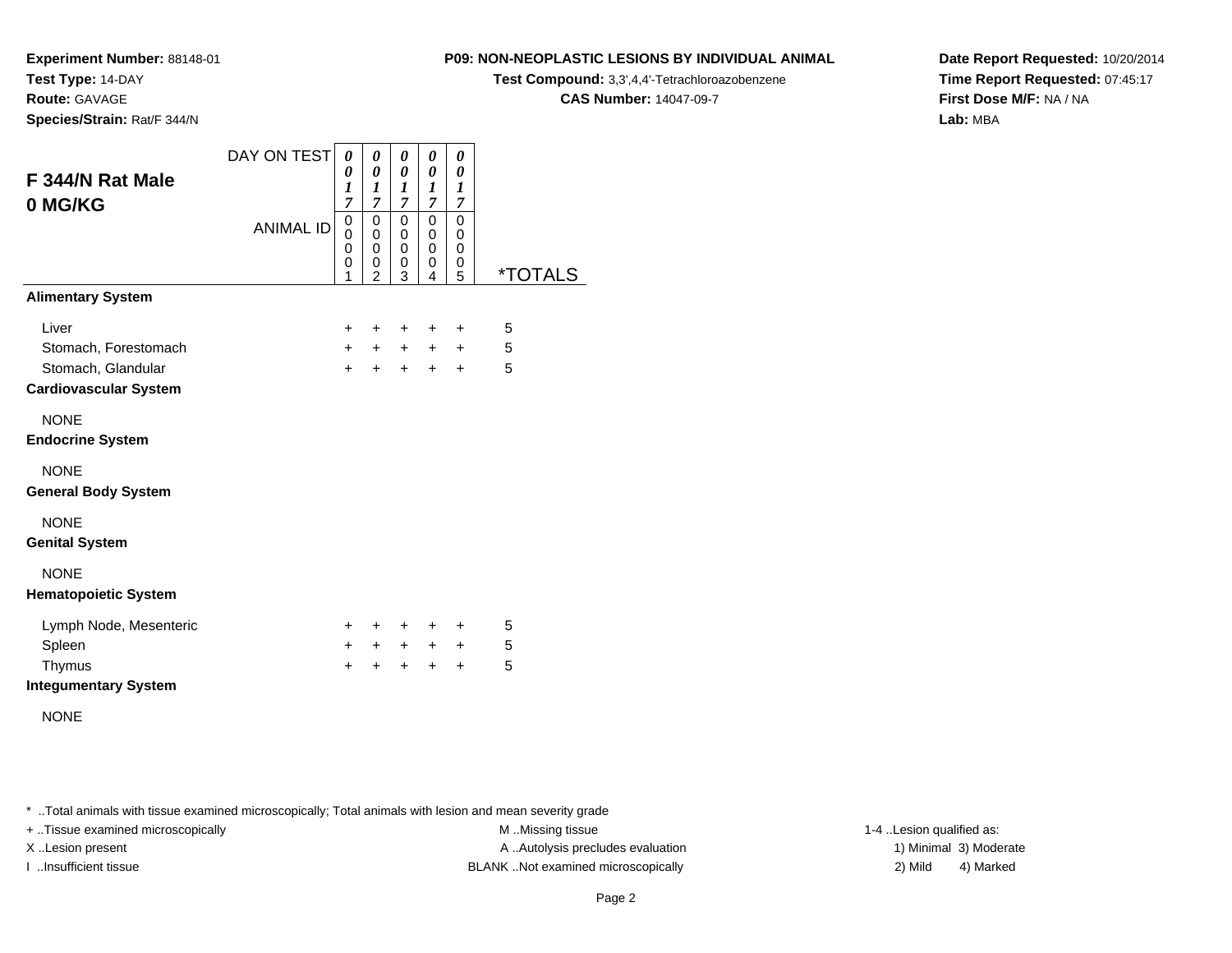**Route:** GAVAGE

**Species/Strain:** Rat/F 344/N

### **P09: NON-NEOPLASTIC LESIONS BY INDIVIDUAL ANIMAL**

**Test Compound:** 3,3',4,4'-Tetrachloroazobenzene

**CAS Number:** 14047-09-7

**Date Report Requested:** 10/20/2014**Time Report Requested:** 07:45:17**First Dose M/F:** NA / NA**Lab:** MBA

| F 344/N Rat Male<br>0 MG/KG                                           | DAY ON TEST      | 0<br>0<br>$\boldsymbol{l}$<br>7 | 0<br>0<br>$\boldsymbol{l}$<br>$\overline{7}$ | 0<br>0<br>1<br>$\overline{\tau}$ | 0<br>0<br>1<br>$\overline{7}$ | 0<br>0<br>1<br>7      |                       |
|-----------------------------------------------------------------------|------------------|---------------------------------|----------------------------------------------|----------------------------------|-------------------------------|-----------------------|-----------------------|
|                                                                       | <b>ANIMAL ID</b> | 0<br>0<br>0<br>0<br>1           | 0<br>0<br>0<br>0<br>2                        | 0<br>0<br>0<br>0<br>3            | 0<br>0<br>0<br>0<br>4         | 0<br>0<br>0<br>0<br>5 | <i><b>*TOTALS</b></i> |
| <b>Musculoskeletal System</b><br><b>NONE</b><br><b>Nervous System</b> |                  |                                 |                                              |                                  |                               |                       |                       |
| <b>NONE</b><br><b>Respiratory System</b>                              |                  |                                 |                                              |                                  |                               |                       |                       |
| <b>NONE</b><br><b>Special Senses System</b>                           |                  |                                 |                                              |                                  |                               |                       |                       |

### NONE

#### **Urinary System**

| Kidney                                      |  | + + + + + |  |  |       |
|---------------------------------------------|--|-----------|--|--|-------|
| Inflammation, Focal                         |  |           |  |  | 1 1 0 |
| Renal Tubule, Accumulation, Hyaline Droplet |  |           |  |  | 1 1.0 |

\* ..Total animals with tissue examined microscopically; Total animals with lesion and mean severity grade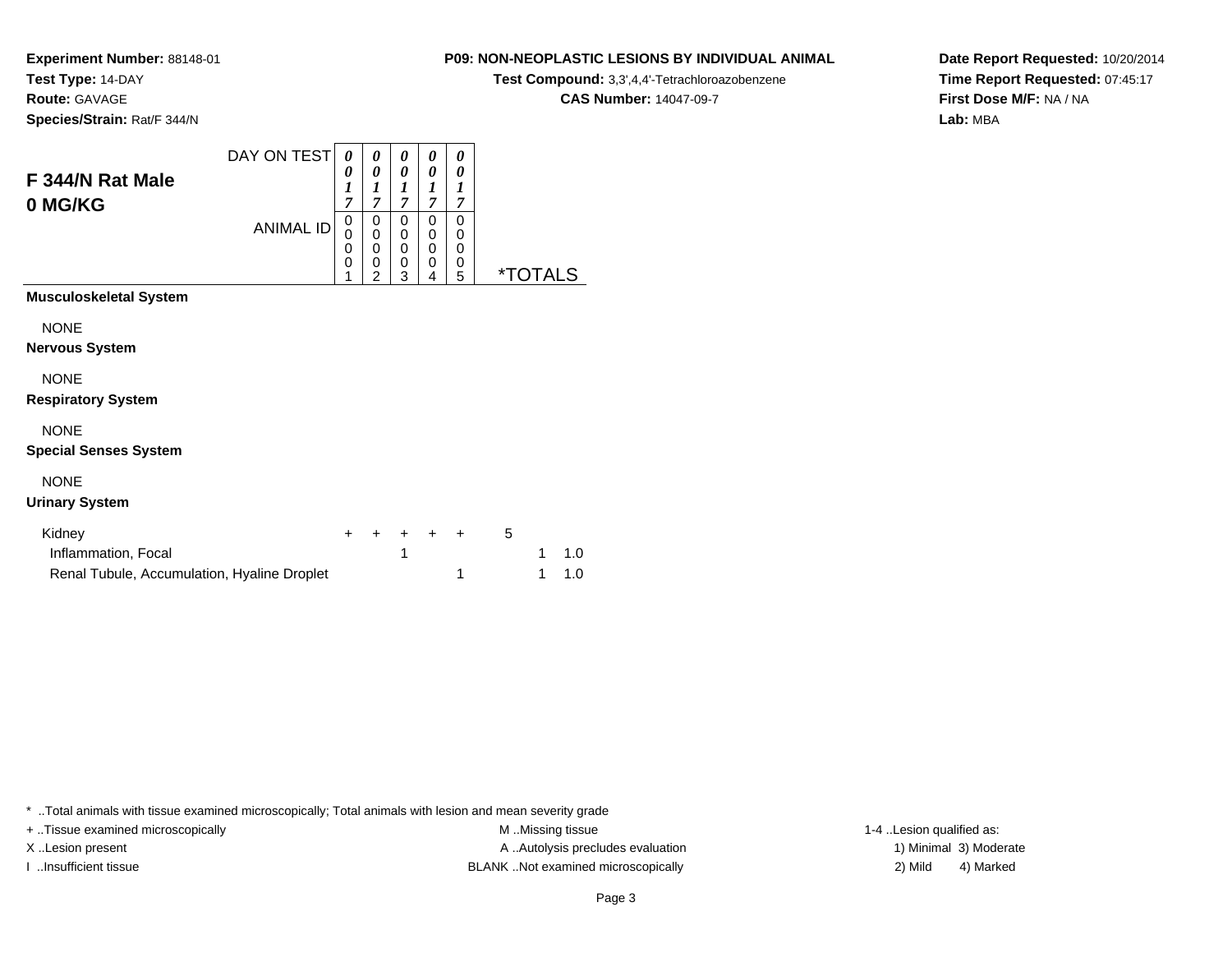**Route:** GAVAGE

**Species/Strain:** Rat/F 344/N

#### **P09: NON-NEOPLASTIC LESIONS BY INDIVIDUAL ANIMAL**

**Test Compound:** 3,3',4,4'-Tetrachloroazobenzene

**CAS Number:** 14047-09-7

**Date Report Requested:** 10/20/2014**Time Report Requested:** 07:45:17**First Dose M/F:** NA / NA**Lab:** MBA

| F 344/N Rat Male                                                                                     | DAY ON TEST      | 0<br>0                | 0<br>0                                       | 0<br>0                                 | 0<br>0                                 | 0<br>0                               |   |                       |     |
|------------------------------------------------------------------------------------------------------|------------------|-----------------------|----------------------------------------------|----------------------------------------|----------------------------------------|--------------------------------------|---|-----------------------|-----|
| 12.5<br><b>MG/KG</b>                                                                                 |                  | 1<br>7                | 1<br>$\overline{7}$                          | 1<br>$\boldsymbol{7}$                  | 1<br>$\boldsymbol{7}$                  | $\boldsymbol{l}$<br>$\boldsymbol{7}$ |   |                       |     |
|                                                                                                      | <b>ANIMAL ID</b> | 0<br>0<br>0<br>0<br>6 | $\mathbf 0$<br>0<br>0<br>0<br>$\overline{7}$ | $\Omega$<br>0<br>$\mathbf 0$<br>0<br>8 | $\Omega$<br>0<br>$\mathbf 0$<br>0<br>9 | 0<br>0<br>0<br>1<br>0                |   | <i><b>*TOTALS</b></i> |     |
| <b>Alimentary System</b>                                                                             |                  |                       |                                              |                                        |                                        |                                      |   |                       |     |
| <b>NONE</b><br><b>Cardiovascular System</b>                                                          |                  |                       |                                              |                                        |                                        |                                      |   |                       |     |
| <b>NONE</b><br><b>Endocrine System</b>                                                               |                  |                       |                                              |                                        |                                        |                                      |   |                       |     |
| <b>NONE</b><br><b>General Body System</b>                                                            |                  |                       |                                              |                                        |                                        |                                      |   |                       |     |
| <b>NONE</b><br><b>Genital System</b>                                                                 |                  |                       |                                              |                                        |                                        |                                      |   |                       |     |
| <b>NONE</b><br><b>Hematopoietic System</b>                                                           |                  |                       |                                              |                                        |                                        |                                      |   |                       |     |
| Spleen<br>Hematopoietic Cell Proliferation<br><b>Integumentary System</b>                            |                  | +<br>$\mathbf{1}$     | +<br>1                                       | +                                      | $\mathbf{1}$                           | +<br>1                               | 5 | 4                     | 1.0 |
| <b>NONE</b><br><b>Musculoskeletal System</b>                                                         |                  |                       |                                              |                                        |                                        |                                      |   |                       |     |
| <b>NONE</b><br><b>Nervous System</b>                                                                 |                  |                       |                                              |                                        |                                        |                                      |   |                       |     |
| Total animals with tissue examined microscopically: Total animals with lesion and mean severity grac |                  |                       |                                              |                                        |                                        |                                      |   |                       |     |

..Total animals with tissue examined microscopically; Total animals with lesion and mean severity grade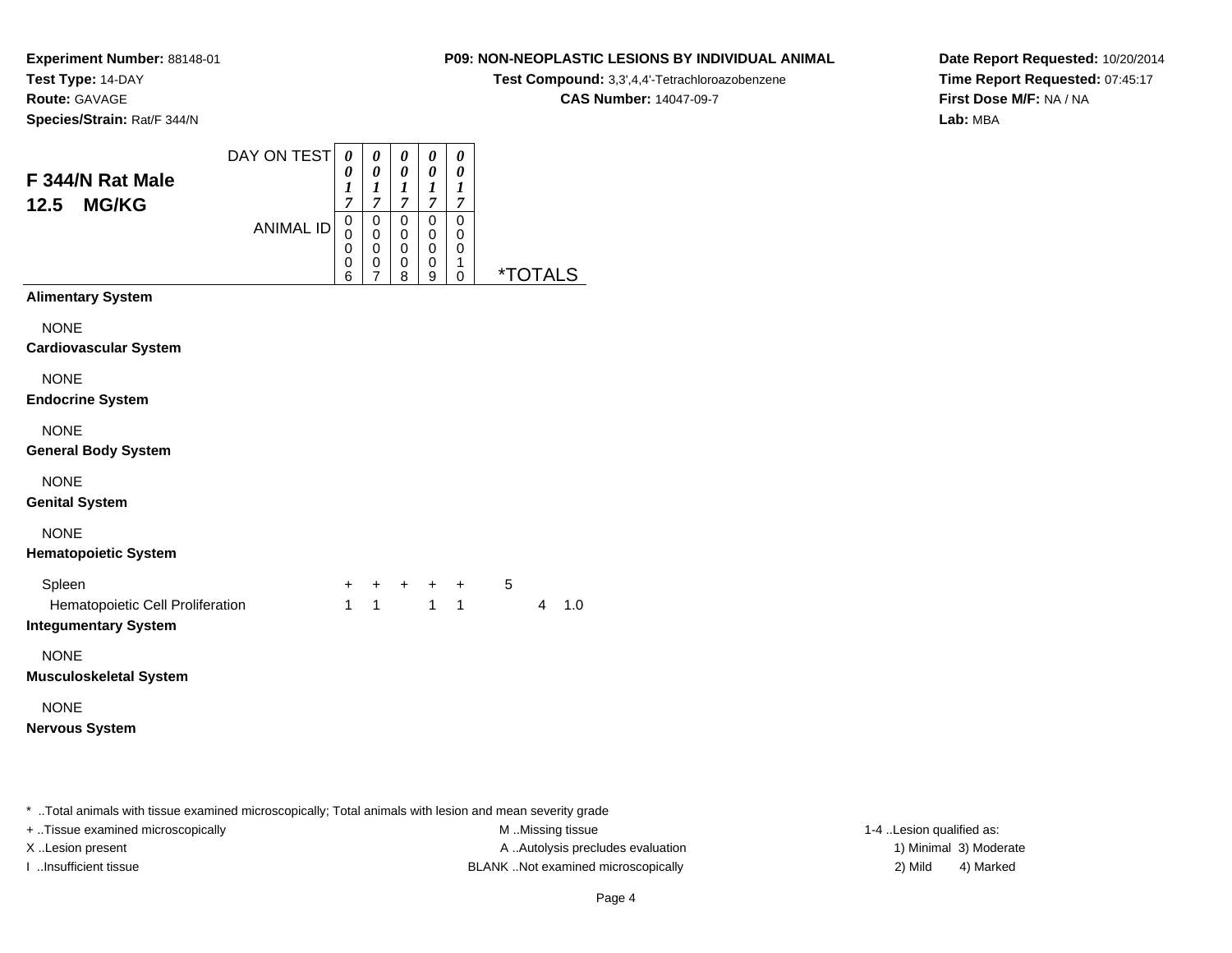**Route:** GAVAGE

**Species/Strain:** Rat/F 344/N

#### **P09: NON-NEOPLASTIC LESIONS BY INDIVIDUAL ANIMAL**

**Test Compound:** 3,3',4,4'-Tetrachloroazobenzene

**CAS Number:** 14047-09-7

**Date Report Requested:** 10/20/2014**Time Report Requested:** 07:45:17**First Dose M/F:** NA / NA**Lab:** MBA

| F 344/N Rat Male<br><b>MG/KG</b><br>12.5    | DAY ON TEST      | 0<br>0<br>$\mathbf{I}$<br>⊥<br>7 | 0<br>0<br>1<br>7 | 0<br>0<br>7           | 0<br>0<br>1<br>7      | 0<br>0<br>1<br>7             |                       |
|---------------------------------------------|------------------|----------------------------------|------------------|-----------------------|-----------------------|------------------------------|-----------------------|
|                                             | <b>ANIMAL ID</b> | 0<br>0<br>0<br>0<br>6            | 0<br>0<br>0<br>0 | 0<br>0<br>0<br>0<br>8 | 0<br>0<br>0<br>0<br>9 | 0<br>0<br>0<br>1<br>$\Omega$ | <i><b>*TOTALS</b></i> |
| <b>NONE</b><br><b>Respiratory System</b>    |                  |                                  |                  |                       |                       |                              |                       |
| <b>NONE</b><br><b>Special Senses System</b> |                  |                                  |                  |                       |                       |                              |                       |
| <b>NONE</b><br><b>Urinary System</b>        |                  |                                  |                  |                       |                       |                              |                       |

| Kidney               |  |  | + + + + + 5 |       |
|----------------------|--|--|-------------|-------|
| Nephropathy, Chronic |  |  |             | 2 1.0 |

\* ..Total animals with tissue examined microscopically; Total animals with lesion and mean severity grade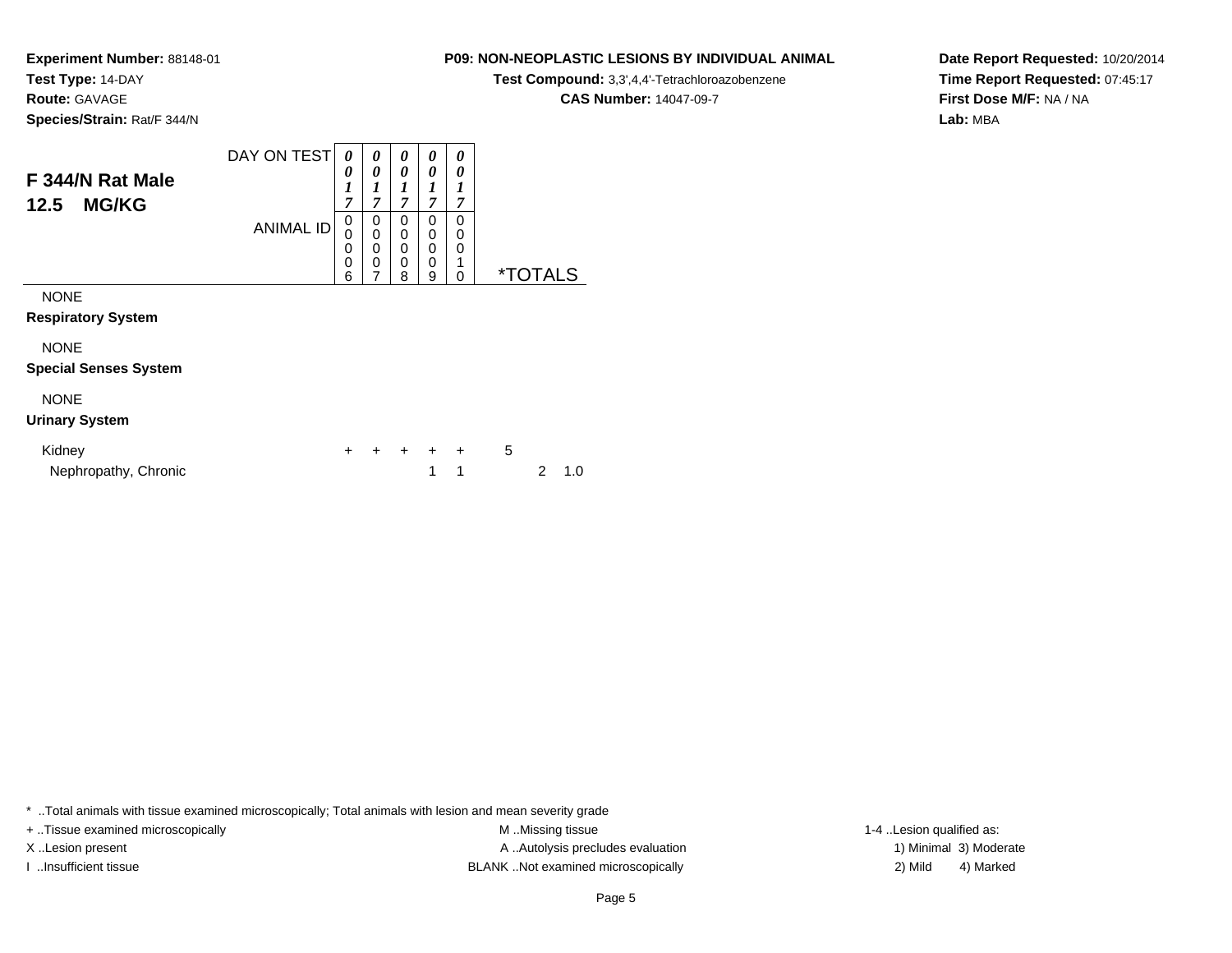**Experiment Number:** 88148-01**Test Type:** 14-DAY**Route:** GAVAGE

# **Species/Strain:** Rat/F 344/N

#### DAY ON TEST**F 344/N Rat Male32 MG/KG**ANIMAL ID*0 0 1 7* 0 0 0*0 0 1 7*0<br>0<br>0<br>1 *0 0 1 7* 0 0 0*0 0 1 7* 0 0 0*0 0 1 7* 0 00<br>1<br>=

 11

2

 13  14

5 \*TOTALS

**Alimentary System**

**NONE** 

**Cardiovascular System**

NONE

**Endocrine System**

NONE

**General Body System**

NONE

**Genital System**

NONE

#### **Hematopoietic System**

| Spleen                           |  | + + + + + |  |  |           |
|----------------------------------|--|-----------|--|--|-----------|
| Hematopoietic Cell Proliferation |  | 1 1 2 1 1 |  |  | $5 \t1.2$ |
| Integumentary System             |  |           |  |  |           |

#### **Integumentary System**

NONE

**Musculoskeletal System**

NONE

**Nervous System**

\* ..Total animals with tissue examined microscopically; Total animals with lesion and mean severity grade

+ ..Tissue examined microscopically examined microscopically examined as:  $M$  ..Missing tissue 1-4 ..Lesion qualified as: X..Lesion present **A ..**Autolysis precludes evaluation A ..Autolysis precludes evaluation 1) Minimal 3) Moderate I ..Insufficient tissue BLANK ..Not examined microscopically 2) Mild 4) Marked

#### Page 6

**Date Report Requested:** 10/20/2014**Time Report Requested:** 07:45:17**First Dose M/F:** NA / NA**Lab:** MBA

#### **P09: NON-NEOPLASTIC LESIONS BY INDIVIDUAL ANIMAL**

**Test Compound:** 3,3',4,4'-Tetrachloroazobenzene

**CAS Number:** 14047-09-7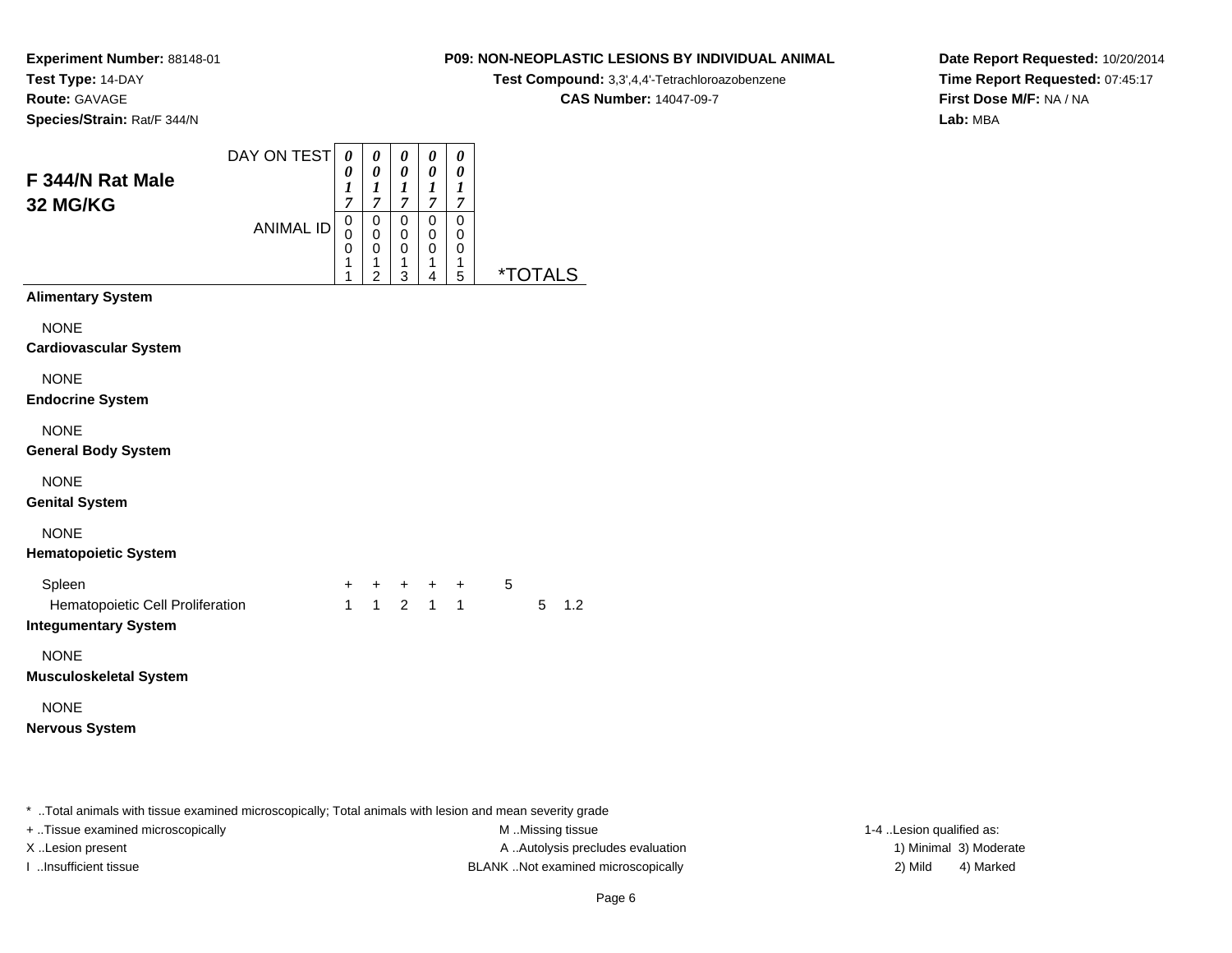**Route:** GAVAGE

**Species/Strain:** Rat/F 344/N

### **P09: NON-NEOPLASTIC LESIONS BY INDIVIDUAL ANIMAL**

**Test Compound:** 3,3',4,4'-Tetrachloroazobenzene

**CAS Number:** 14047-09-7

**Date Report Requested:** 10/20/2014**Time Report Requested:** 07:45:17**First Dose M/F:** NA / NA**Lab:** MBA

| F 344/N Rat Male<br><b>32 MG/KG</b>         | DAY ON TEST      | 0<br>0<br>1<br>7      | 0<br>0<br>1<br>7                   | 0<br>0<br>1<br>7      | 0<br>0<br>7      | 0<br>0<br>1<br>7        |                       |
|---------------------------------------------|------------------|-----------------------|------------------------------------|-----------------------|------------------|-------------------------|-----------------------|
|                                             | <b>ANIMAL ID</b> | 0<br>0<br>0<br>1<br>1 | 0<br>0<br>0<br>1<br>$\overline{2}$ | 0<br>0<br>0<br>1<br>3 | 0<br>0<br>0<br>4 | $\Omega$<br>0<br>0<br>5 | <i><b>*TOTALS</b></i> |
| <b>NONE</b><br><b>Respiratory System</b>    |                  |                       |                                    |                       |                  |                         |                       |
| <b>NONE</b><br><b>Special Senses System</b> |                  |                       |                                    |                       |                  |                         |                       |
| <b>NONE</b><br><b>Urinary System</b>        |                  |                       |                                    |                       |                  |                         |                       |

| Kidnev               |  |  | + + + + + 5 |  |               |
|----------------------|--|--|-------------|--|---------------|
| Nephropathy, Chronic |  |  |             |  | $1 \quad 1.0$ |

\* ..Total animals with tissue examined microscopically; Total animals with lesion and mean severity grade

+ ..Tissue examined microscopically examined microscopically examined as:  $M$  ..Missing tissue 1-4 ..Lesion qualified as:

X..Lesion present **A ..Autolysis precludes evaluation** A ..Autolysis precludes evaluation 1) Minimal 3) Moderate I ..Insufficient tissue BLANK ..Not examined microscopically 2) Mild 4) Marked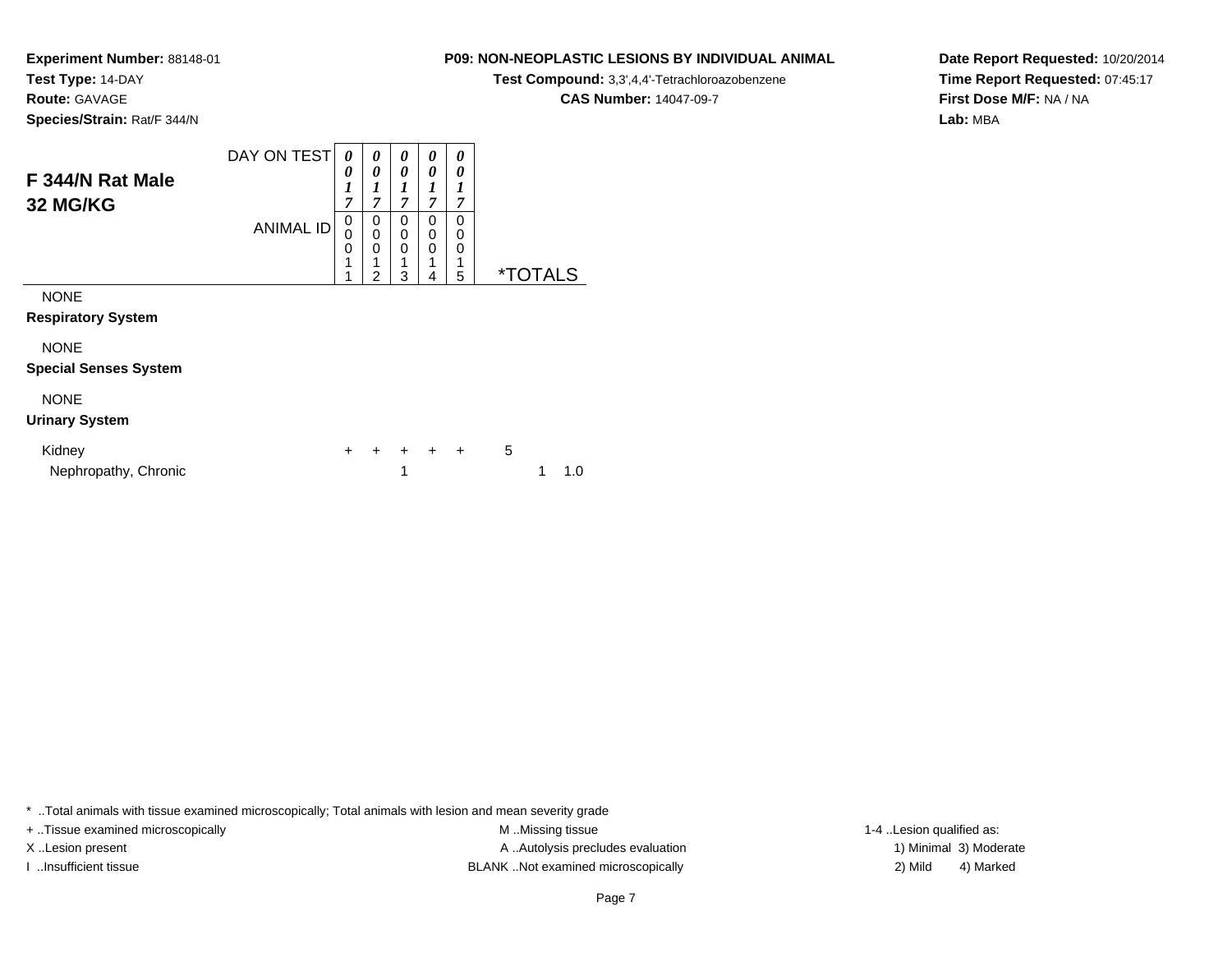# **Route:** GAVAGE

**Species/Strain:** Rat/F 344/N

#### **P09: NON-NEOPLASTIC LESIONS BY INDIVIDUAL ANIMAL**

**Test Compound:** 3,3',4,4'-Tetrachloroazobenzene

**CAS Number:** 14047-09-7

**Date Report Requested:** 10/20/2014**Time Report Requested:** 07:45:17**First Dose M/F:** NA / NA**Lab:** MBA

| F 344/N Rat Male<br><b>80 MG/KG</b>       | DAY ON TEST      | 0<br>0<br>$\boldsymbol{l}$<br>7 | 0<br>0<br>1<br>7      | 0<br>0<br>1<br>7      | 0<br>0<br>1<br>$\overline{7}$ | 0<br>0<br>1<br>7                                    |                       |
|-------------------------------------------|------------------|---------------------------------|-----------------------|-----------------------|-------------------------------|-----------------------------------------------------|-----------------------|
|                                           | <b>ANIMAL ID</b> | 0<br>0<br>0<br>1<br>6           | 0<br>0<br>0<br>1<br>7 | 0<br>0<br>0<br>1<br>8 | 0<br>0<br>0<br>1<br>9         | 0<br>0<br>$\mathbf 0$<br>$\overline{c}$<br>$\Omega$ | <i><b>*TOTALS</b></i> |
| <b>Alimentary System</b>                  |                  |                                 |                       |                       |                               |                                                     |                       |
| <b>NONE</b>                               |                  |                                 |                       |                       |                               |                                                     |                       |
| <b>Cardiovascular System</b>              |                  |                                 |                       |                       |                               |                                                     |                       |
| <b>NONE</b><br><b>Endocrine System</b>    |                  |                                 |                       |                       |                               |                                                     |                       |
| <b>NONE</b><br><b>General Body System</b> |                  |                                 |                       |                       |                               |                                                     |                       |

NONE

**Genital System**

NONE

#### **Hematopoietic System**

| Spleen                           |  |           | + + + + + |  |       |
|----------------------------------|--|-----------|-----------|--|-------|
| Hematopoietic Cell Proliferation |  | 2 1 2 1 2 |           |  | 5 1.6 |
| Integumentary System             |  |           |           |  |       |

#### **Integumentary System**

NONE

**Musculoskeletal System**

NONE

**Nervous System**

\* ..Total animals with tissue examined microscopically; Total animals with lesion and mean severity grade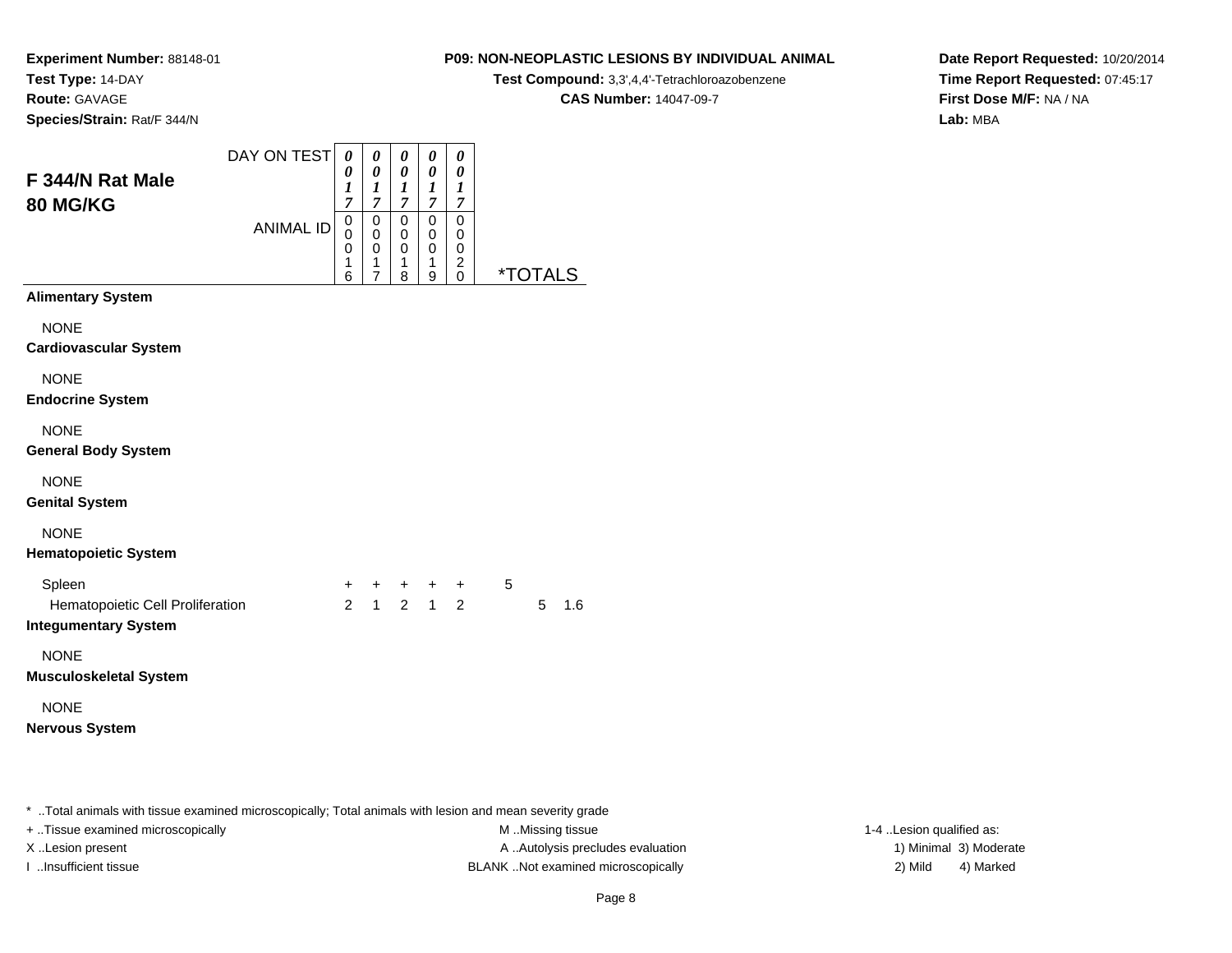**Route:** GAVAGE

**Species/Strain:** Rat/F 344/N

### **P09: NON-NEOPLASTIC LESIONS BY INDIVIDUAL ANIMAL**

**Test Compound:** 3,3',4,4'-Tetrachloroazobenzene

**CAS Number:** 14047-09-7

**Date Report Requested:** 10/20/2014**Time Report Requested:** 07:45:17**First Dose M/F:** NA / NA**Lab:** MBA

| F 344/N Rat Male<br><b>80 MG/KG</b> | DAY ON TEST      | 0<br>0<br>1<br>7      | 0<br>0<br>7      | 0<br>0<br>7           | 0<br>0<br>7           | 0<br>0<br>7      |           |
|-------------------------------------|------------------|-----------------------|------------------|-----------------------|-----------------------|------------------|-----------|
|                                     | <b>ANIMAL ID</b> | 0<br>0<br>0<br>◢<br>6 | 0<br>0<br>0<br>и | 0<br>0<br>0<br>и<br>8 | 0<br>0<br>0<br>◢<br>9 | 0<br>0<br>0<br>ົ | *.<br>l S |
| <b>NONE</b>                         |                  |                       |                  |                       |                       |                  |           |

**Respiratory System**

NONE

**Special Senses System**

### NONE

#### **Urinary System**

| Kidney                                      |  |  | + + + + + | $\mathbf{b}$ |               |
|---------------------------------------------|--|--|-----------|--------------|---------------|
| Nephropathy, Chronic                        |  |  |           |              | $3 \quad 1.0$ |
| Renal Tubule, Accumulation, Hyaline Droplet |  |  |           |              | 2 1.0         |

\* ..Total animals with tissue examined microscopically; Total animals with lesion and mean severity grade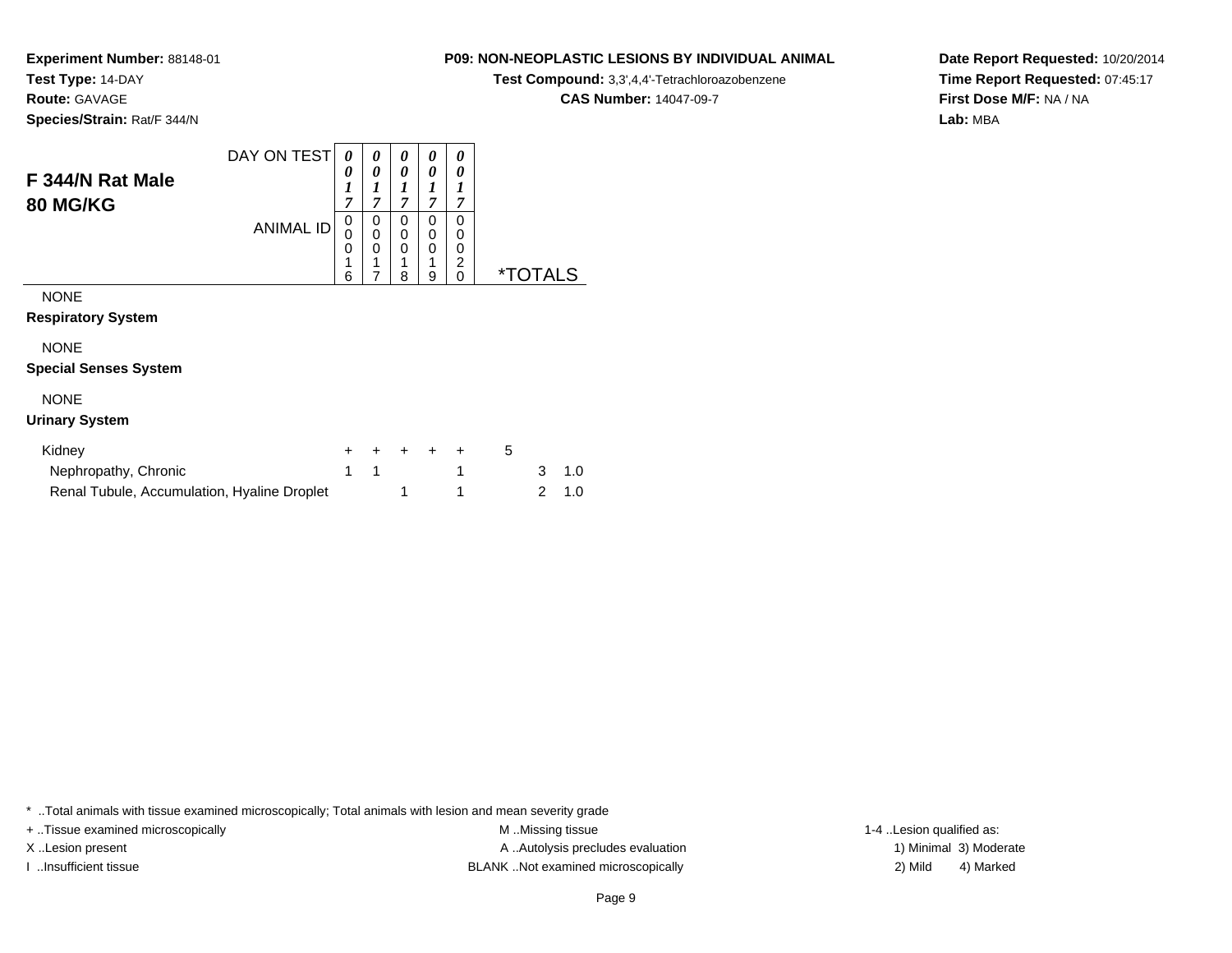**Experiment Number:** 88148-01

**Test Type:** 14-DAY**Route:** GAVAGE

**Species/Strain:** Rat/F 344/N

**P09: NON-NEOPLASTIC LESIONS BY INDIVIDUAL ANIMAL**

**Test Compound:** 3,3',4,4'-Tetrachloroazobenzene

**CAS Number:** 14047-09-7

**Date Report Requested:** 10/20/2014**Time Report Requested:** 07:45:17**First Dose M/F:** NA / NA**Lab:** MBA

| F 344/N Rat Male<br><b>MG/KG</b><br>200                                   | DAY ON TEST<br><b>ANIMAL ID</b> | 0<br>0<br>1<br>7<br>0<br>0<br>0<br>$\overline{c}$<br>1 | 0<br>0<br>1<br>7<br>0<br>0<br>0<br>$\frac{2}{2}$ | 0<br>0<br>1<br>7<br>0<br>0<br>0<br>$\frac{2}{3}$ | 0<br>0<br>1<br>7<br>0<br>0<br>0<br>$\frac{2}{4}$ | 0<br>0<br>1<br>7<br>$\mathbf 0$<br>0<br>0<br>$\frac{2}{5}$ |   | <i><b>*TOTALS</b></i> |     |
|---------------------------------------------------------------------------|---------------------------------|--------------------------------------------------------|--------------------------------------------------|--------------------------------------------------|--------------------------------------------------|------------------------------------------------------------|---|-----------------------|-----|
| <b>Alimentary System</b>                                                  |                                 |                                                        |                                                  |                                                  |                                                  |                                                            |   |                       |     |
| Liver<br>Hepatodiaphragmatic Nodule<br><b>Cardiovascular System</b>       |                                 |                                                        |                                                  | +<br>$\mathcal{P}$                               |                                                  |                                                            | 1 | $\mathbf{1}$          | 2.0 |
| <b>NONE</b><br><b>Endocrine System</b>                                    |                                 |                                                        |                                                  |                                                  |                                                  |                                                            |   |                       |     |
| <b>NONE</b><br><b>General Body System</b>                                 |                                 |                                                        |                                                  |                                                  |                                                  |                                                            |   |                       |     |
| <b>NONE</b><br><b>Genital System</b>                                      |                                 |                                                        |                                                  |                                                  |                                                  |                                                            |   |                       |     |
| <b>NONE</b><br><b>Hematopoietic System</b>                                |                                 |                                                        |                                                  |                                                  |                                                  |                                                            |   |                       |     |
| Spleen<br>Hematopoietic Cell Proliferation<br><b>Integumentary System</b> |                                 | $+$<br>$\mathcal{P}$                                   | $+$<br>$\overline{2}$                            | $+$<br>$2^{\circ}$                               | $2^{\circ}$                                      | $+$ $+$<br>$\overline{2}$                                  | 5 | 5                     | 2.0 |
| <b>NONE</b><br><b>Musculoskeletal System</b>                              |                                 |                                                        |                                                  |                                                  |                                                  |                                                            |   |                       |     |
| <b>NONE</b>                                                               |                                 |                                                        |                                                  |                                                  |                                                  |                                                            |   |                       |     |

\* ..Total animals with tissue examined microscopically; Total animals with lesion and mean severity grade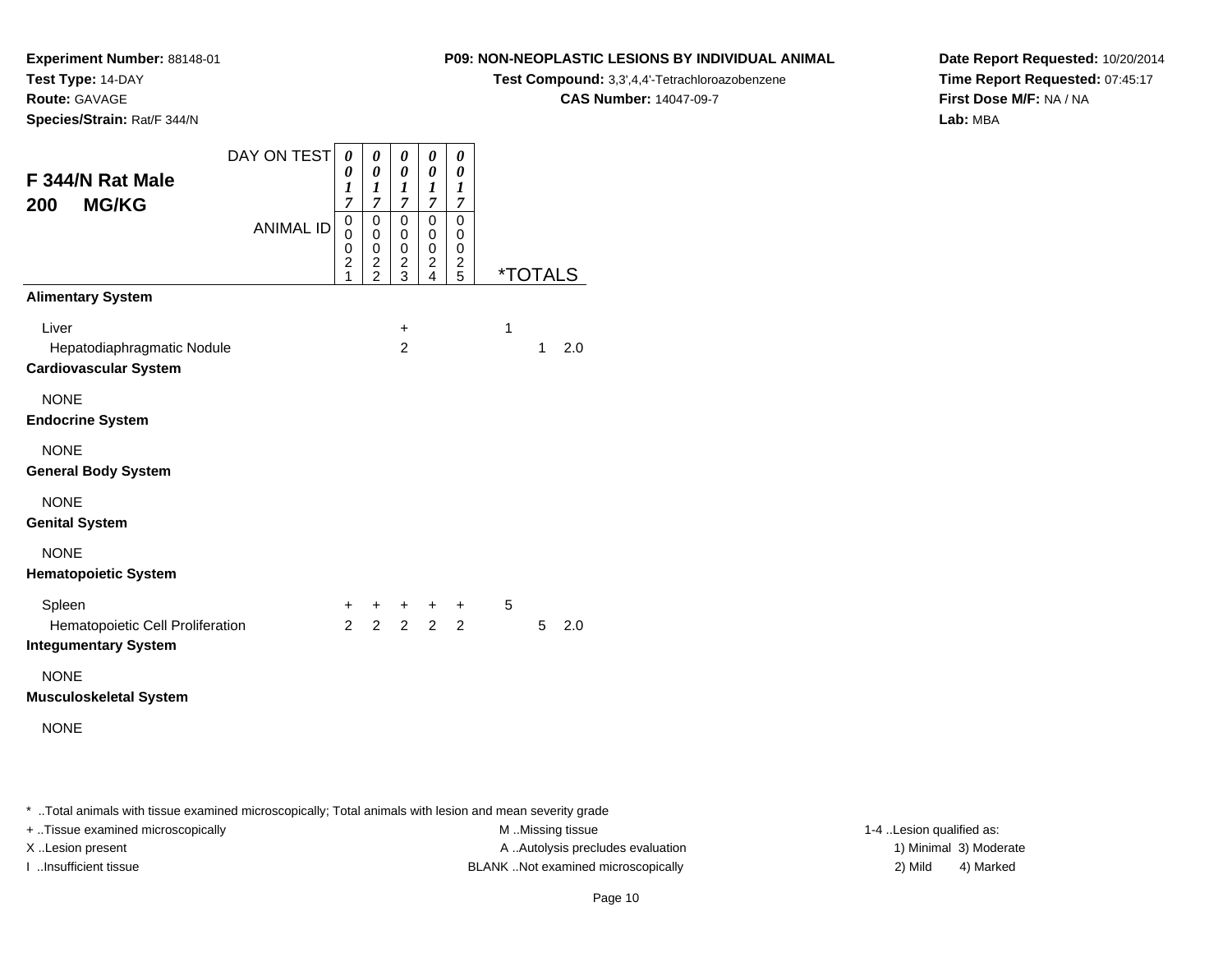**Route:** GAVAGE

**Species/Strain:** Rat/F 344/N

### **P09: NON-NEOPLASTIC LESIONS BY INDIVIDUAL ANIMAL**

**Test Compound:** 3,3',4,4'-Tetrachloroazobenzene

**CAS Number:** 14047-09-7

**Date Report Requested:** 10/20/2014**Time Report Requested:** 07:45:17**First Dose M/F:** NA / NA**Lab:** MBA

| F 344/N Rat Male<br><b>MG/KG</b><br>200                                       | DAY ON TEST      | 0<br>0<br>1<br>7              | 0<br>0<br>1<br>7                                | 0<br>0<br>1<br>7                   | 0<br>0<br>1<br>7                             | 0<br>0<br>1<br>7                            |                       |        |            |  |
|-------------------------------------------------------------------------------|------------------|-------------------------------|-------------------------------------------------|------------------------------------|----------------------------------------------|---------------------------------------------|-----------------------|--------|------------|--|
|                                                                               | <b>ANIMAL ID</b> | 0<br>0<br>0<br>$\overline{c}$ | 0<br>0<br>0<br>$\overline{c}$<br>$\overline{2}$ | 0<br>0<br>0<br>$\overline{c}$<br>3 | 0<br>0<br>$\mathbf 0$<br>$\overline{c}$<br>4 | 0<br>0<br>0<br>$\overline{\mathbf{c}}$<br>5 | <i><b>*TOTALS</b></i> |        |            |  |
| Nervous System                                                                |                  |                               |                                                 |                                    |                                              |                                             |                       |        |            |  |
| <b>NONE</b><br><b>Respiratory System</b>                                      |                  |                               |                                                 |                                    |                                              |                                             |                       |        |            |  |
| <b>NONE</b><br><b>Special Senses System</b>                                   |                  |                               |                                                 |                                    |                                              |                                             |                       |        |            |  |
| <b>NONE</b><br><b>Urinary System</b>                                          |                  |                               |                                                 |                                    |                                              |                                             |                       |        |            |  |
| Kidney<br>Nephropathy, Chronic<br>Renal Tubule, Accumulation, Hyaline Droplet |                  | $\ddot{}$                     | $\pm$<br>1                                      | $\ddot{}$                          | $+$ $-$<br>1<br>1                            | $\ddot{}$<br>$\mathbf{1}$                   | 5                     | 3<br>1 | 1.0<br>1.0 |  |

\* ..Total animals with tissue examined microscopically; Total animals with lesion and mean severity grade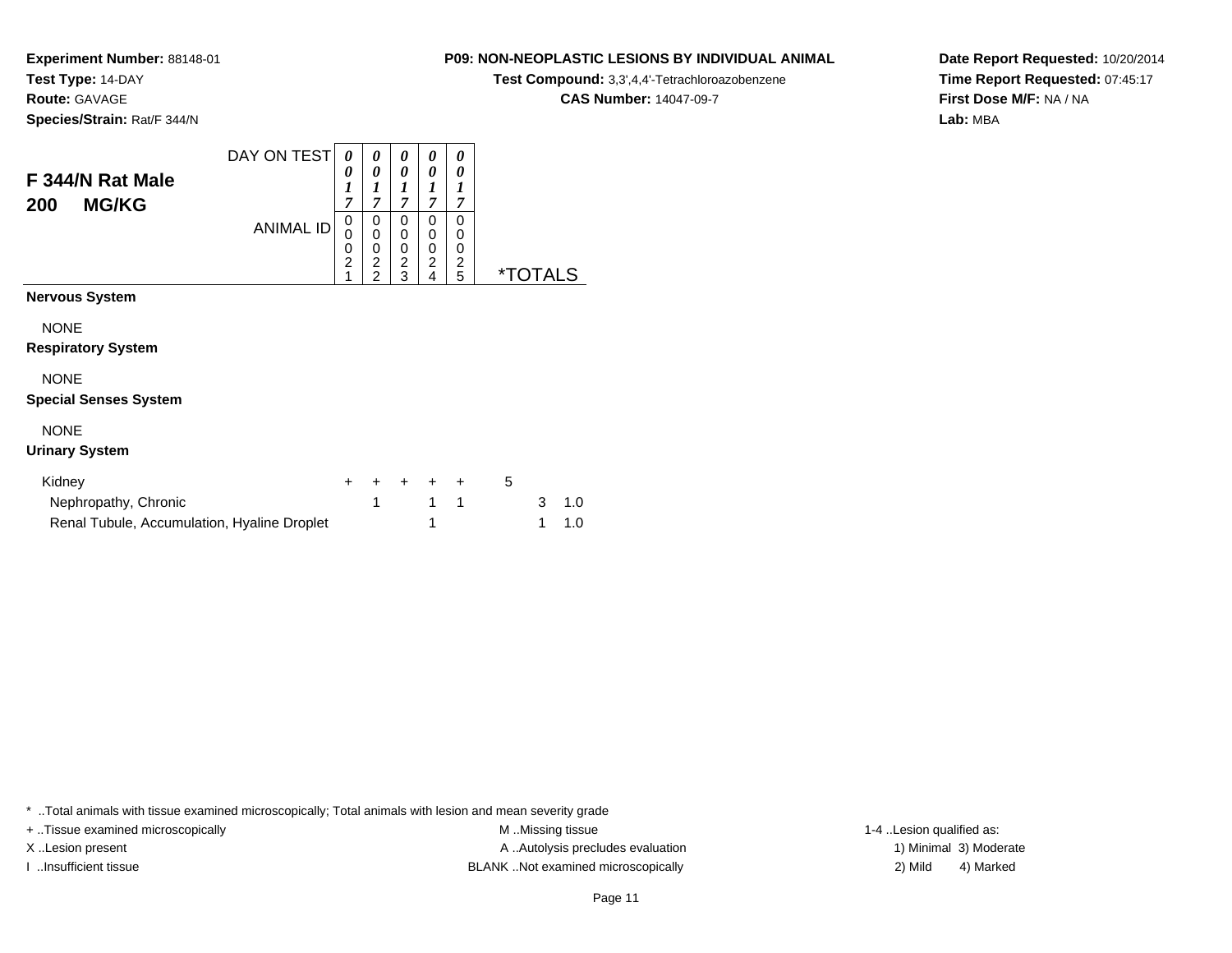**Experiment Number:** 88148-01

**Test Type:** 14-DAY**Route:** GAVAGE

**Species/Strain:** Rat/F 344/N

**P09: NON-NEOPLASTIC LESIONS BY INDIVIDUAL ANIMAL**

**Test Compound:** 3,3',4,4'-Tetrachloroazobenzene

**CAS Number:** 14047-09-7

**Date Report Requested:** 10/20/2014**Time Report Requested:** 07:45:17**First Dose M/F:** NA / NA**Lab:** MBA

| F 344/N Rat Male<br><b>MG/KG</b><br>500    | DAY ON TEST<br><b>ANIMAL ID</b> | 0<br>0<br>1<br>7<br>0<br>0<br>0<br>$\overline{2}$<br>6 | 0<br>$\boldsymbol{\theta}$<br>$\boldsymbol{l}$<br>$\overline{7}$<br>0<br>0<br>0<br>$\overline{\mathbf{c}}$<br>$\overline{7}$ | $\boldsymbol{\theta}$<br>0<br>$\boldsymbol{l}$<br>7<br>0<br>0<br>$\mathbf 0$<br>$\overline{c}$<br>8 | 0<br>0<br>$\boldsymbol{l}$<br>7<br>$\mathbf 0$<br>0<br>$\mathbf 0$<br>$\boldsymbol{2}$<br>9 | 0<br>0<br>1<br>7<br>0<br>0<br>$\mathbf 0$<br>3<br>$\Omega$ | <i><b>*TOTALS</b></i> |                |     |
|--------------------------------------------|---------------------------------|--------------------------------------------------------|------------------------------------------------------------------------------------------------------------------------------|-----------------------------------------------------------------------------------------------------|---------------------------------------------------------------------------------------------|------------------------------------------------------------|-----------------------|----------------|-----|
| <b>Alimentary System</b>                   |                                 |                                                        |                                                                                                                              |                                                                                                     |                                                                                             |                                                            |                       |                |     |
| Liver                                      |                                 | ٠                                                      | +                                                                                                                            | ÷                                                                                                   | ÷                                                                                           | ÷                                                          | 5                     |                |     |
| Stomach, Forestomach                       |                                 | +                                                      | $\ddot{}$                                                                                                                    | $\pm$                                                                                               | $\ddot{}$                                                                                   | $\ddot{}$                                                  | 5                     |                |     |
| Stomach, Glandular                         |                                 | $\ddot{}$                                              | $\ddot{}$                                                                                                                    | $\ddot{}$                                                                                           | $\ddot{}$                                                                                   | $\ddot{}$                                                  | 5                     |                |     |
| <b>Cardiovascular System</b>               |                                 |                                                        |                                                                                                                              |                                                                                                     |                                                                                             |                                                            |                       |                |     |
| <b>NONE</b><br><b>Endocrine System</b>     |                                 |                                                        |                                                                                                                              |                                                                                                     |                                                                                             |                                                            |                       |                |     |
| <b>NONE</b><br><b>General Body System</b>  |                                 |                                                        |                                                                                                                              |                                                                                                     |                                                                                             |                                                            |                       |                |     |
| <b>NONE</b><br><b>Genital System</b>       |                                 |                                                        |                                                                                                                              |                                                                                                     |                                                                                             |                                                            |                       |                |     |
| <b>NONE</b><br><b>Hematopoietic System</b> |                                 |                                                        |                                                                                                                              |                                                                                                     |                                                                                             |                                                            |                       |                |     |
| Lymph Node, Mesenteric                     |                                 | +                                                      | +                                                                                                                            | +                                                                                                   | +                                                                                           | $\ddot{}$                                                  | 5                     |                |     |
| Spleen                                     |                                 | $\pm$                                                  | $\ddot{}$                                                                                                                    | $\ddot{}$                                                                                           | $+$                                                                                         | $\ddot{}$                                                  | 5                     |                |     |
| Hematopoietic Cell Proliferation           |                                 | $\overline{2}$                                         | $\overline{2}$                                                                                                               | $\overline{2}$                                                                                      | 2                                                                                           | 2                                                          |                       | 5              | 2.0 |
| Thymus                                     |                                 | $\ddot{}$                                              | $\ddot{}$                                                                                                                    | $\ddot{}$                                                                                           | $+$                                                                                         | $+$                                                        | 5                     |                |     |
| Hemorrhage<br><b>Integumentary System</b>  |                                 |                                                        |                                                                                                                              |                                                                                                     | 1                                                                                           | 1                                                          |                       | $\overline{2}$ | 1.0 |
|                                            |                                 |                                                        |                                                                                                                              |                                                                                                     |                                                                                             |                                                            |                       |                |     |

\* ..Total animals with tissue examined microscopically; Total animals with lesion and mean severity grade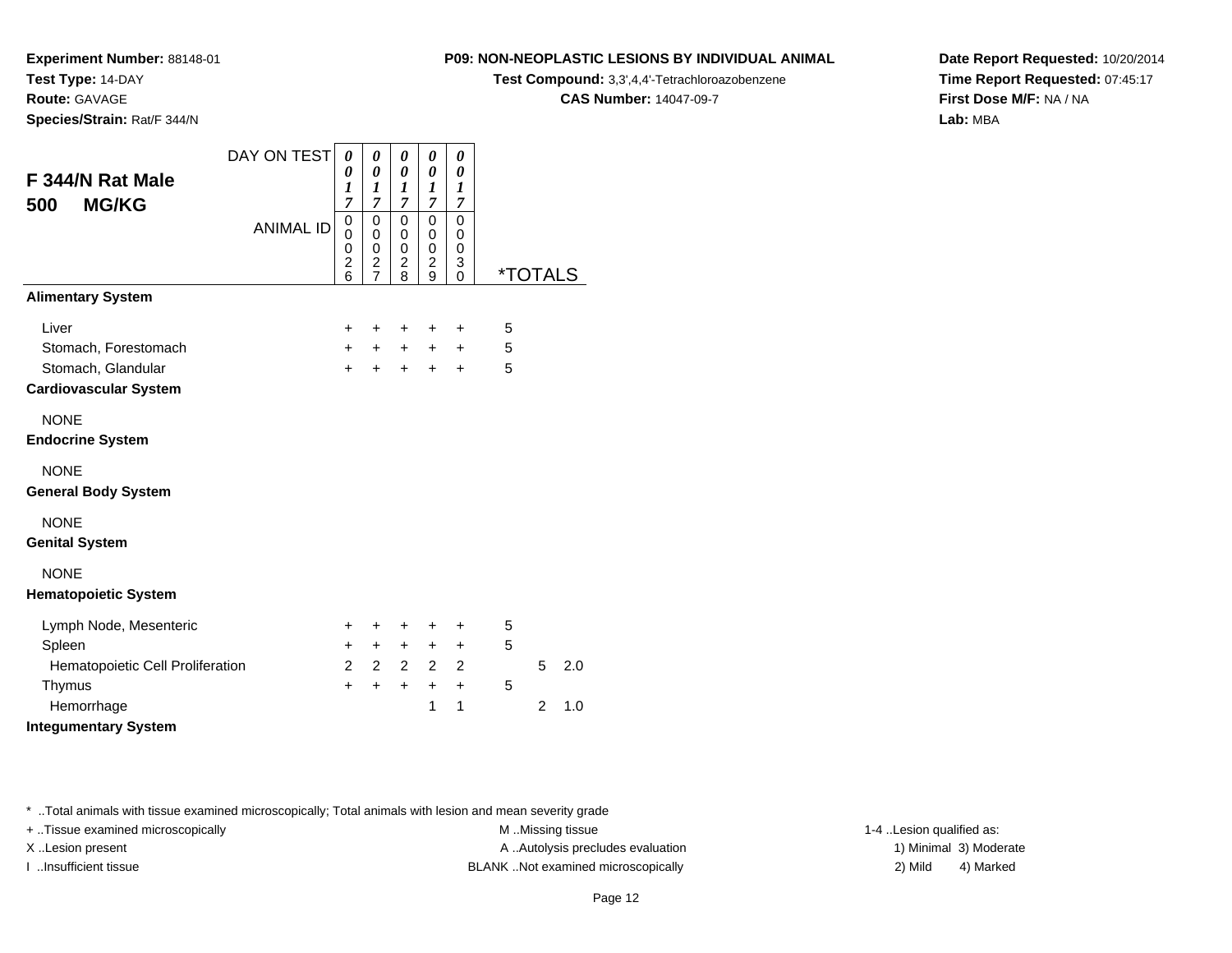**Route:** GAVAGE

**Species/Strain:** Rat/F 344/N

#### **P09: NON-NEOPLASTIC LESIONS BY INDIVIDUAL ANIMAL**

**Test Compound:** 3,3',4,4'-Tetrachloroazobenzene

**CAS Number:** 14047-09-7

**Date Report Requested:** 10/20/2014**Time Report Requested:** 07:45:17**First Dose M/F:** NA / NA**Lab:** MBA

|                     | DAY ON TEST      | 0                   | 0      | 0      | 0      | 0      |   |
|---------------------|------------------|---------------------|--------|--------|--------|--------|---|
| F 344/N Rat Male    |                  | 0<br>$\mathbf{r}$   | 0      | 0      | 0      | 0      |   |
| <b>MG/KG</b><br>500 | <b>ANIMAL ID</b> | 7                   | 7      | 7      | 7      | 7      |   |
|                     |                  | 0<br>0              | 0<br>0 | 0<br>0 | 0<br>0 | 0<br>0 |   |
|                     |                  | 0<br>$\overline{2}$ | 0<br>2 | 0<br>2 | 0<br>2 | 0<br>3 |   |
|                     |                  | 6                   |        | я      | a      |        | × |

NONE

**Musculoskeletal System**

NONE

**Nervous System**

NONE

**Respiratory System**

NONE

**Special Senses System**

#### NONE

**Urinary System**

| Kidney                                                | + + + + + |         |  |       |
|-------------------------------------------------------|-----------|---------|--|-------|
| Nephropathy, Chronic                                  |           | 1 1 1 1 |  | 4 1.0 |
| Renal Tubule, Accumulation, Hyaline Droplet 2 2 1 2 1 |           |         |  | 5 1.6 |

\*\*\*END OF MALE DATA\*\*\*

\* ..Total animals with tissue examined microscopically; Total animals with lesion and mean severity grade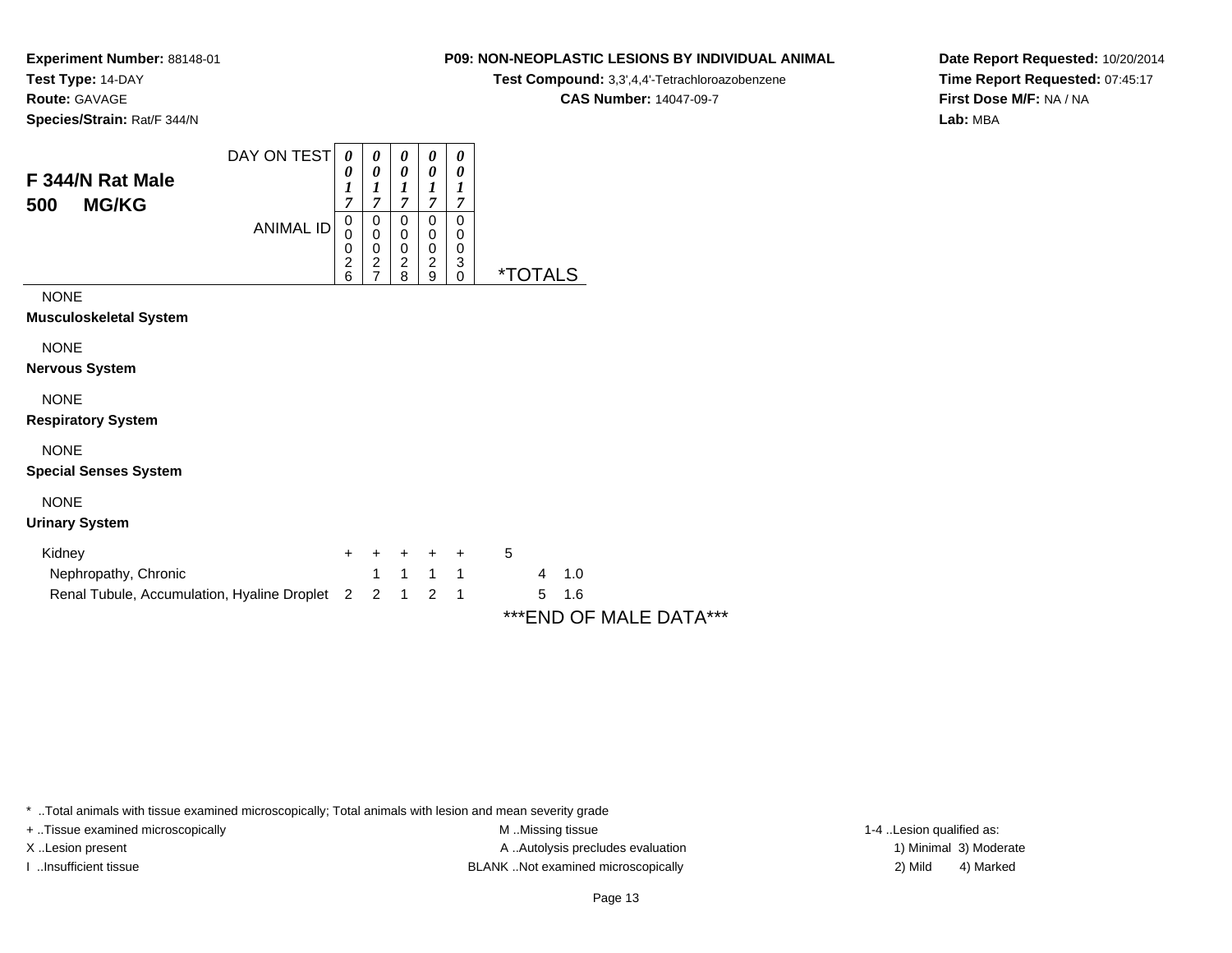**Route:** GAVAGE

**Species/Strain:** Rat/F 344/N

#### **P09: NON-NEOPLASTIC LESIONS BY INDIVIDUAL ANIMAL**

**Test Compound:** 3,3',4,4'-Tetrachloroazobenzene

**CAS Number:** 14047-09-7

**Date Report Requested:** 10/20/2014**Time Report Requested:** 07:45:17**First Dose M/F:** NA / NA**Lab:** MBA

| F 344/N Rat Female<br>0 MG/KG                      | DAY ON TEST<br><b>ANIMAL ID</b> | 0<br>0<br>1<br>$\overline{7}$<br>0<br>0<br>0<br>3<br>1 | 0<br>$\boldsymbol{\theta}$<br>$\boldsymbol{l}$<br>7<br>$\mathbf 0$<br>0<br>$\mathbf 0$<br>3<br>$\overline{2}$ | 0<br>$\boldsymbol{\theta}$<br>1<br>7<br>0<br>0<br>0<br>3<br>3 | 0<br>0<br>1<br>$\overline{7}$<br>$\mathbf 0$<br>0<br>0<br>3<br>4 | 0<br>0<br>1<br>7<br>$\mathbf 0$<br>0<br>0<br>3<br>5 | <i><b>*TOTALS</b></i> |  |
|----------------------------------------------------|---------------------------------|--------------------------------------------------------|---------------------------------------------------------------------------------------------------------------|---------------------------------------------------------------|------------------------------------------------------------------|-----------------------------------------------------|-----------------------|--|
| <b>Alimentary System</b>                           |                                 |                                                        |                                                                                                               |                                                               |                                                                  |                                                     |                       |  |
| Liver                                              |                                 | +                                                      | +                                                                                                             | $\ddot{}$                                                     | +                                                                | +                                                   | 5                     |  |
| Stomach, Forestomach                               |                                 | $\ddot{}$                                              | $\ddot{}$                                                                                                     | $+$                                                           | $+$                                                              | $\ddot{}$                                           | 5                     |  |
| Stomach, Glandular<br><b>Cardiovascular System</b> |                                 | $\ddot{}$                                              | $\ddot{}$                                                                                                     | $\ddot{}$                                                     | $\ddot{}$                                                        | $\ddot{}$                                           | 5                     |  |
| <b>NONE</b>                                        |                                 |                                                        |                                                                                                               |                                                               |                                                                  |                                                     |                       |  |
| <b>Endocrine System</b>                            |                                 |                                                        |                                                                                                               |                                                               |                                                                  |                                                     |                       |  |
| <b>NONE</b><br><b>General Body System</b>          |                                 |                                                        |                                                                                                               |                                                               |                                                                  |                                                     |                       |  |
| <b>NONE</b><br><b>Genital System</b>               |                                 |                                                        |                                                                                                               |                                                               |                                                                  |                                                     |                       |  |
| <b>NONE</b><br><b>Hematopoietic System</b>         |                                 |                                                        |                                                                                                               |                                                               |                                                                  |                                                     |                       |  |
| Lymph Node, Mesenteric                             |                                 | +                                                      | ٠                                                                                                             | +                                                             | $\ddot{}$                                                        | +                                                   | 5                     |  |
| Spleen                                             |                                 | $\ddot{}$                                              | $+$                                                                                                           | $+$                                                           | $+$                                                              | $+$                                                 | 5                     |  |
| Thymus                                             |                                 | $\ddot{}$                                              | $\ddot{}$                                                                                                     | $+$                                                           | $+$                                                              | $+$                                                 | 5                     |  |
| Hemorrhage<br><b>Integumentary System</b>          |                                 |                                                        | 1                                                                                                             |                                                               |                                                                  |                                                     | 1<br>1.0              |  |
| <b>NONE</b>                                        |                                 |                                                        |                                                                                                               |                                                               |                                                                  |                                                     |                       |  |

\* ..Total animals with tissue examined microscopically; Total animals with lesion and mean severity grade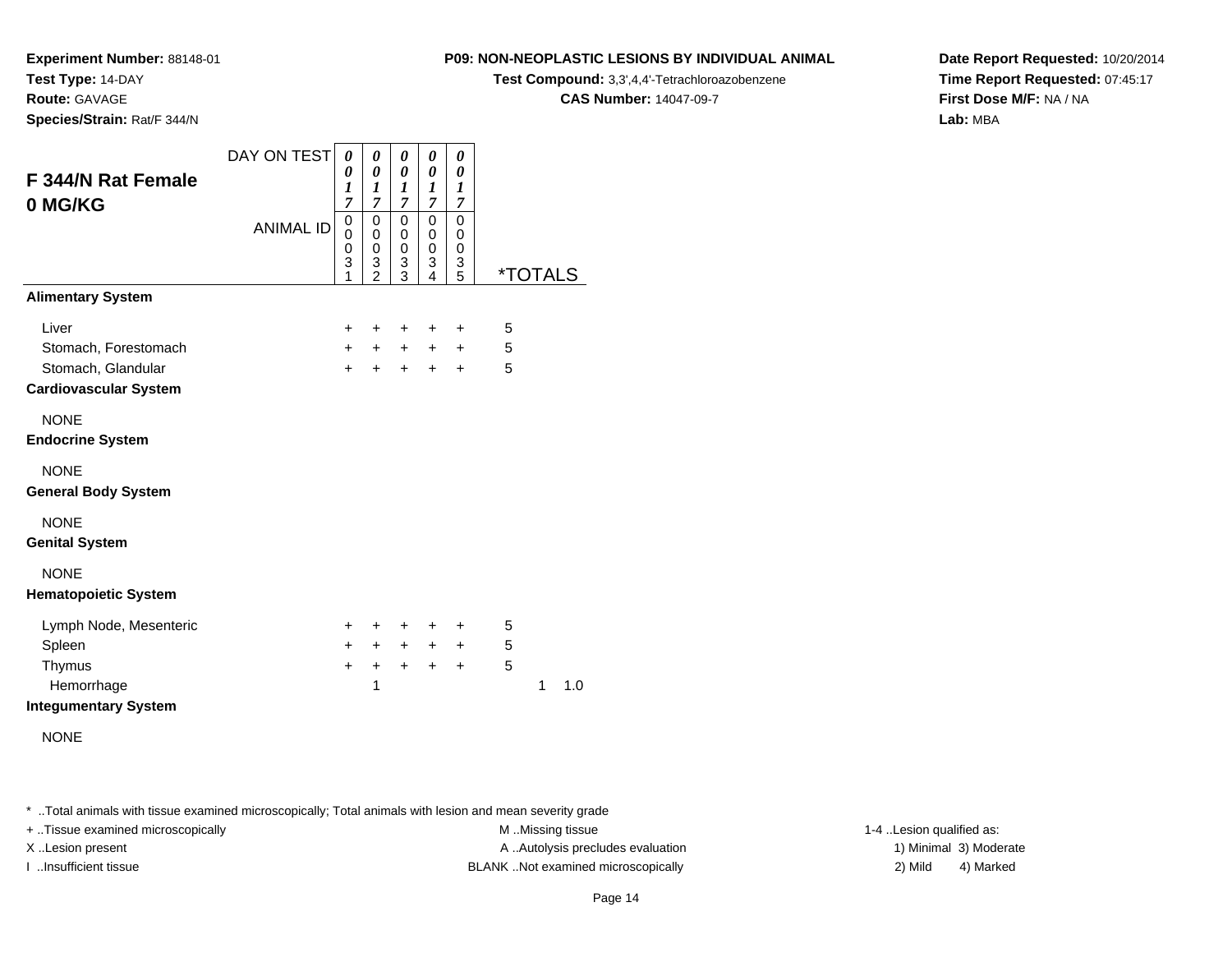**Route:** GAVAGE

**Species/Strain:** Rat/F 344/N

### **P09: NON-NEOPLASTIC LESIONS BY INDIVIDUAL ANIMAL**

**Test Compound:** 3,3',4,4'-Tetrachloroazobenzene

**CAS Number:** 14047-09-7

**Date Report Requested:** 10/20/2014**Time Report Requested:** 07:45:17**First Dose M/F:** NA / NA**Lab:** MBA

| F 344/N Rat Female            | DAY ON TEST      | 0<br>0<br>1                             | 0<br>0<br>$\boldsymbol{l}$              | 0<br>0<br>1                | 0<br>0<br>1                | 0<br>0<br>1                |          |
|-------------------------------|------------------|-----------------------------------------|-----------------------------------------|----------------------------|----------------------------|----------------------------|----------|
| 0 MG/KG                       | <b>ANIMAL ID</b> | $\overline{7}$<br>0<br>0<br>0<br>3<br>1 | 7<br>0<br>0<br>0<br>3<br>$\overline{2}$ | 7<br>0<br>0<br>0<br>3<br>3 | 7<br>0<br>0<br>0<br>3<br>4 | 7<br>0<br>0<br>0<br>3<br>5 | *TOTAL S |
| <b>Musculoskeletal System</b> |                  |                                         |                                         |                            |                            |                            |          |
| <b>NONE</b>                   |                  |                                         |                                         |                            |                            |                            |          |
| <b>Nervous System</b>         |                  |                                         |                                         |                            |                            |                            |          |
| <b>NONE</b>                   |                  |                                         |                                         |                            |                            |                            |          |
| <b>Respiratory System</b>     |                  |                                         |                                         |                            |                            |                            |          |
| <b>NONE</b>                   |                  |                                         |                                         |                            |                            |                            |          |
| <b>Special Senses System</b>  |                  |                                         |                                         |                            |                            |                            |          |

#### NONE

#### **Urinary System**

| Kidney               |       | + + + + + | . 5 |       |
|----------------------|-------|-----------|-----|-------|
| Mineralization       |       |           |     | 2 1.5 |
| Nephropathy, Chronic | 1 1 1 |           |     | 4 1.0 |

\* ..Total animals with tissue examined microscopically; Total animals with lesion and mean severity grade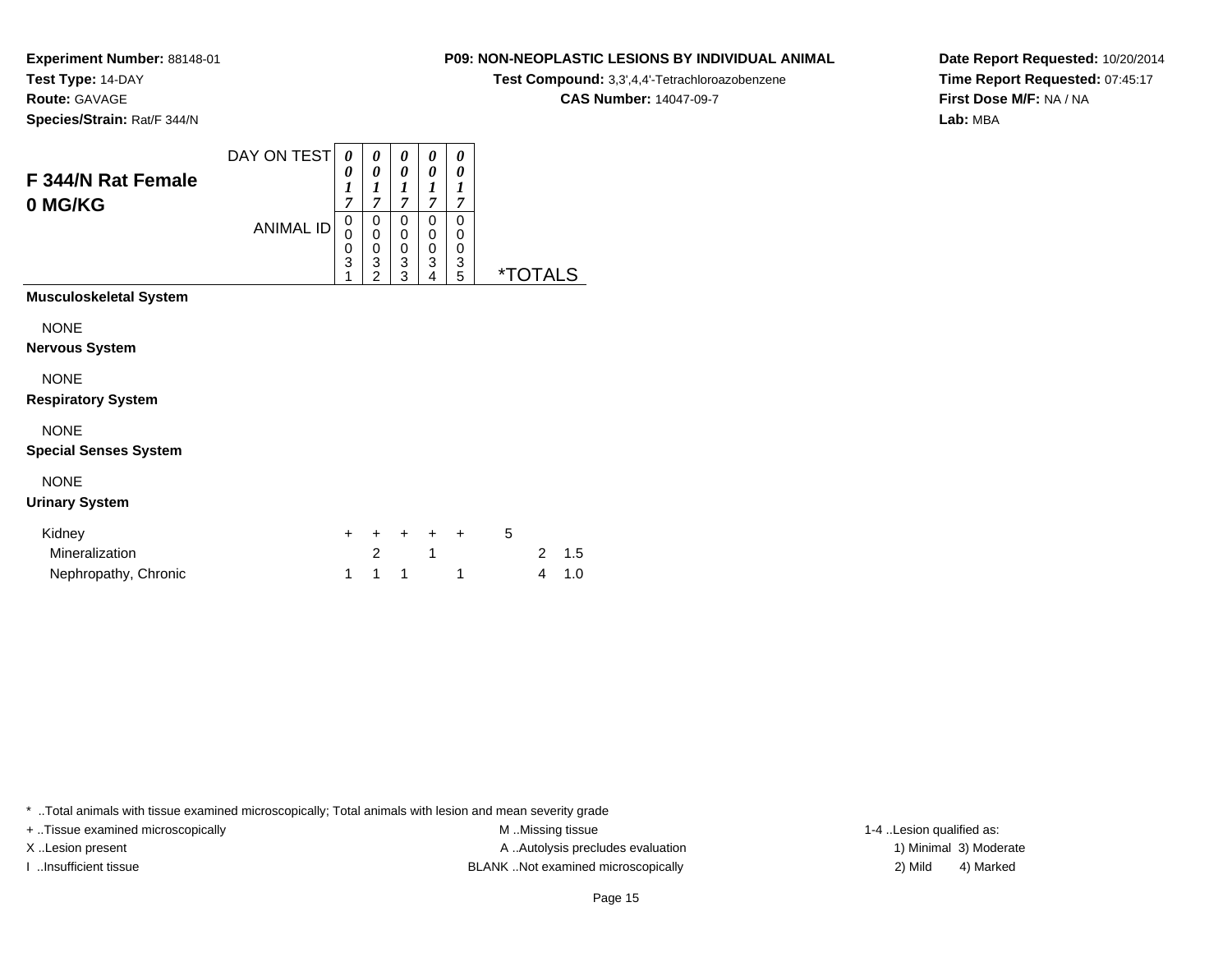**Route:** GAVAGE

**Species/Strain:** Rat/F 344/N

#### **P09: NON-NEOPLASTIC LESIONS BY INDIVIDUAL ANIMAL**

**Test Compound:** 3,3',4,4'-Tetrachloroazobenzene

**CAS Number:** 14047-09-7

**Date Report Requested:** 10/20/2014**Time Report Requested:** 07:45:17**First Dose M/F:** NA / NA**Lab:** MBA

|                                                            | DAY ON TEST      | 0                     | 0                                         | 0                                         | 0                             | 0                |   |                       |     |
|------------------------------------------------------------|------------------|-----------------------|-------------------------------------------|-------------------------------------------|-------------------------------|------------------|---|-----------------------|-----|
| F 344/N Rat Female                                         |                  | 0<br>$\boldsymbol{l}$ | $\boldsymbol{\theta}$<br>$\boldsymbol{l}$ | $\boldsymbol{\theta}$<br>$\boldsymbol{l}$ | 0<br>$\boldsymbol{l}$         | 0<br>1           |   |                       |     |
| <b>MG/KG</b><br>12.5                                       |                  | $\overline{7}$<br>0   | $\overline{7}$<br>$\mathbf 0$             | $\overline{7}$<br>$\mathbf 0$             | $\overline{7}$<br>$\mathbf 0$ | 7<br>$\mathbf 0$ |   |                       |     |
|                                                            | <b>ANIMAL ID</b> | 0                     | 0                                         | 0                                         | 0                             | 0                |   |                       |     |
|                                                            |                  | 0<br>3                | $\mathbf 0$<br>3<br>$\bar{7}$             | $\pmb{0}$<br>3                            | $\pmb{0}$<br>3                | 0<br>4           |   |                       |     |
| <b>Alimentary System</b>                                   |                  | 6                     |                                           | 8                                         | 9                             | 0                |   | <i><b>*TOTALS</b></i> |     |
| Liver                                                      |                  |                       |                                           |                                           |                               | $\ddot{}$        | 1 |                       |     |
| Hepatodiaphragmatic Nodule<br><b>Cardiovascular System</b> |                  |                       |                                           |                                           |                               | 1                |   | 1                     | 1.0 |
| <b>NONE</b><br><b>Endocrine System</b>                     |                  |                       |                                           |                                           |                               |                  |   |                       |     |
|                                                            |                  |                       |                                           |                                           |                               |                  |   |                       |     |
| <b>NONE</b><br><b>General Body System</b>                  |                  |                       |                                           |                                           |                               |                  |   |                       |     |
| <b>NONE</b><br><b>Genital System</b>                       |                  |                       |                                           |                                           |                               |                  |   |                       |     |
| <b>NONE</b>                                                |                  |                       |                                           |                                           |                               |                  |   |                       |     |
| <b>Hematopoietic System</b>                                |                  |                       |                                           |                                           |                               |                  |   |                       |     |
| Spleen<br>Hematopoietic Cell Proliferation                 |                  | $\ddot{}$             | ÷                                         | $\pm$<br>1                                | $+$                           | $\ddot{}$        | 5 | 1                     | 1.0 |
| <b>Integumentary System</b>                                |                  |                       |                                           |                                           |                               |                  |   |                       |     |
| <b>NONE</b><br><b>Musculoskeletal System</b>               |                  |                       |                                           |                                           |                               |                  |   |                       |     |
| <b>NONE</b>                                                |                  |                       |                                           |                                           |                               |                  |   |                       |     |
|                                                            |                  |                       |                                           |                                           |                               |                  |   |                       |     |
|                                                            |                  |                       |                                           |                                           |                               |                  |   |                       |     |

\* ..Total animals with tissue examined microscopically; Total animals with lesion and mean severity grade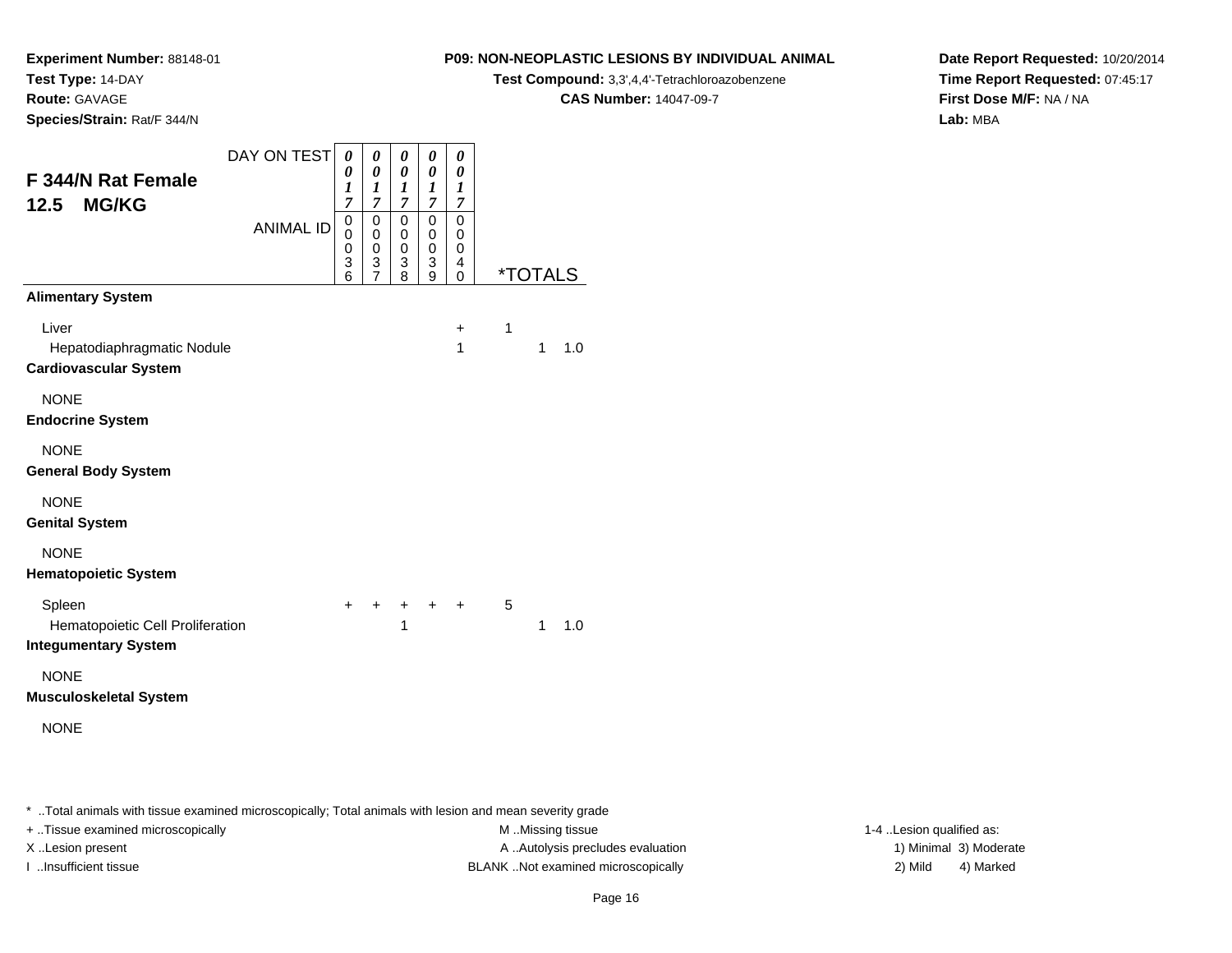**Route:** GAVAGE

**Species/Strain:** Rat/F 344/N

#### DAY ON TEST**F 344/N Rat Female12.5 MG/KG**ANIMAL ID*0 0 1 7*0<br>0<br>0<br>3<br>6<br>0<br>3 *0 0 1 7*0<br>0<br>0<br>3<br>7 *0 0 1 7*0<br>0<br>0<br>3<br>8 *0 0 1 7* 0 0 0 3 9*0 0 1 7* 0 00<br>4<br>^ 0 \*TOTALS

**Nervous System**

NONE

**Respiratory System**

NONE

**Special Senses System**

NONE

**Urinary System**

NONE

\* ..Total animals with tissue examined microscopically; Total animals with lesion and mean severity grade

+ ..Tissue examined microscopically examined microscopically examined as:  $M$  ..Missing tissue 1-4 ..Lesion qualified as: X..Lesion present **A ..Autolysis precludes evaluation** A ..Autolysis precludes evaluation 1) Minimal 3) Moderate I ..Insufficient tissue BLANK ..Not examined microscopically 2) Mild 4) Marked

**Date Report Requested:** 10/20/2014**Time Report Requested:** 07:45:17**First Dose M/F:** NA / NA**Lab:** MBA

#### **P09: NON-NEOPLASTIC LESIONS BY INDIVIDUAL ANIMAL**

**Test Compound:** 3,3',4,4'-Tetrachloroazobenzene

**CAS Number:** 14047-09-7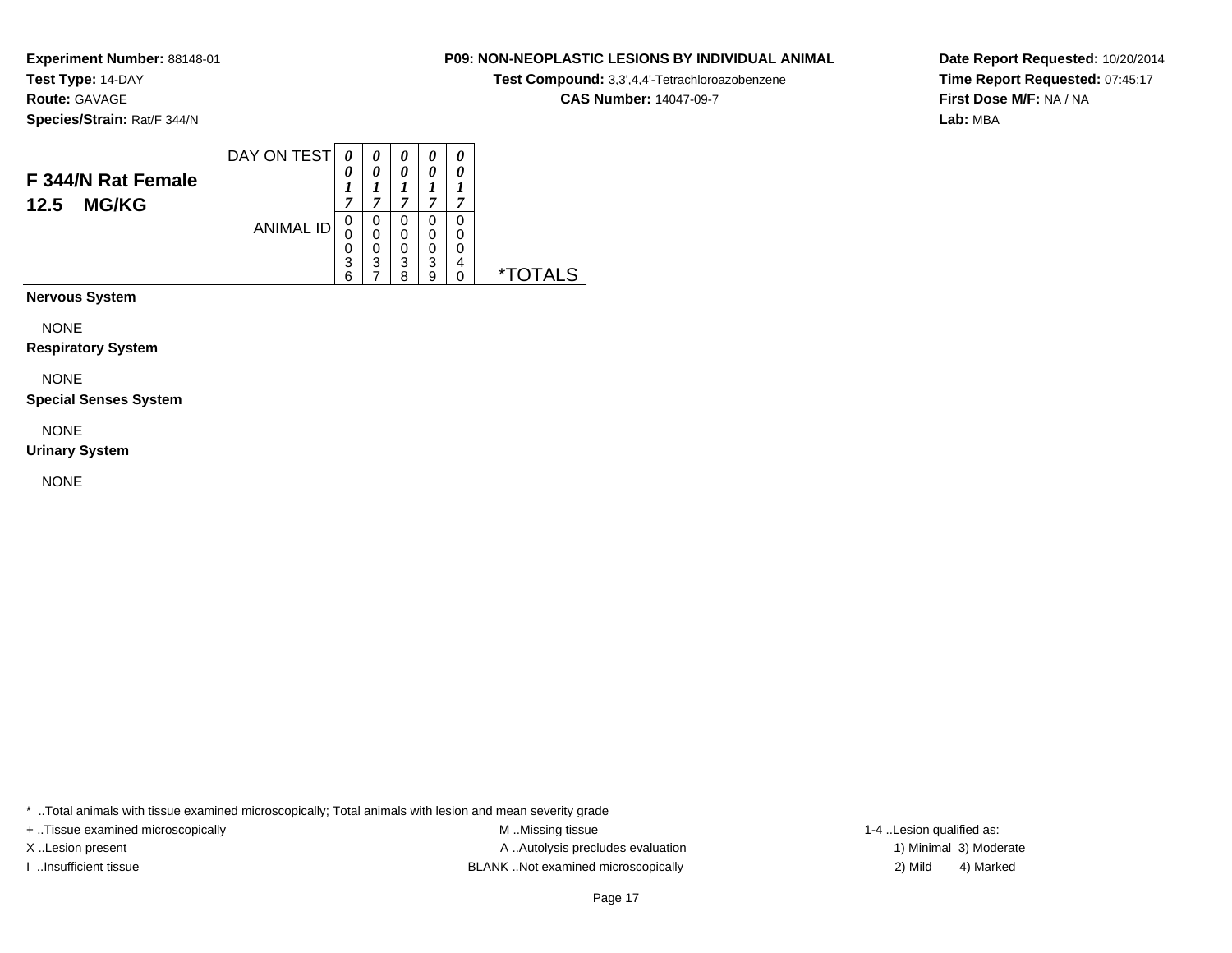## **Route:** GAVAGE

**Species/Strain:** Rat/F 344/N

### **P09: NON-NEOPLASTIC LESIONS BY INDIVIDUAL ANIMAL**

**Test Compound:** 3,3',4,4'-Tetrachloroazobenzene

**CAS Number:** 14047-09-7

**Date Report Requested:** 10/20/2014**Time Report Requested:** 07:45:17**First Dose M/F:** NA / NA**Lab:** MBA

| F 344/N Rat Female<br>32 MG/KG              | DAY ON TEST<br><b>ANIMAL ID</b> | 0<br>0<br>1<br>7<br>0<br>$\mathbf 0$<br>0<br>4<br>1 | 0<br>0<br>1<br>7<br>0<br>0<br>0<br>4<br>$\overline{2}$ | 0<br>0<br>$\boldsymbol{l}$<br>7<br>0<br>0<br>0<br>4<br>3 | 0<br>0<br>$\boldsymbol{l}$<br>$\overline{7}$<br>0<br>0<br>$\Omega$<br>4<br>4 | 0<br>0<br>1<br>7<br>0<br>0<br>0<br>4<br>5 | <i><b>*TOTALS</b></i> |
|---------------------------------------------|---------------------------------|-----------------------------------------------------|--------------------------------------------------------|----------------------------------------------------------|------------------------------------------------------------------------------|-------------------------------------------|-----------------------|
| <b>Alimentary System</b>                    |                                 |                                                     |                                                        |                                                          |                                                                              |                                           |                       |
| <b>NONE</b><br><b>Cardiovascular System</b> |                                 |                                                     |                                                        |                                                          |                                                                              |                                           |                       |
| <b>NONE</b><br><b>Endocrine System</b>      |                                 |                                                     |                                                        |                                                          |                                                                              |                                           |                       |
| <b>NONE</b><br><b>General Body System</b>   |                                 |                                                     |                                                        |                                                          |                                                                              |                                           |                       |
| <b>NONE</b><br><b>Genital System</b>        |                                 |                                                     |                                                        |                                                          |                                                                              |                                           |                       |
| <b>NONE</b><br><b>Hematopoietic System</b>  |                                 |                                                     |                                                        |                                                          |                                                                              |                                           |                       |
| Spleen                                      |                                 | $\ddot{}$                                           | $\ddot{}$                                              | $\pm$                                                    | $\ddot{}$                                                                    | $\ddot{}$                                 | 5                     |

| Spleen                           |  | $+$ $+$ $+$ $+$ $+$ |  |       |
|----------------------------------|--|---------------------|--|-------|
| Hematopoietic Cell Proliferation |  |                     |  | 4 1.0 |
| Integumentary System             |  |                     |  |       |

#### NONE

**Musculoskeletal System**

# NONE

**Nervous System**

\* ..Total animals with tissue examined microscopically; Total animals with lesion and mean severity grade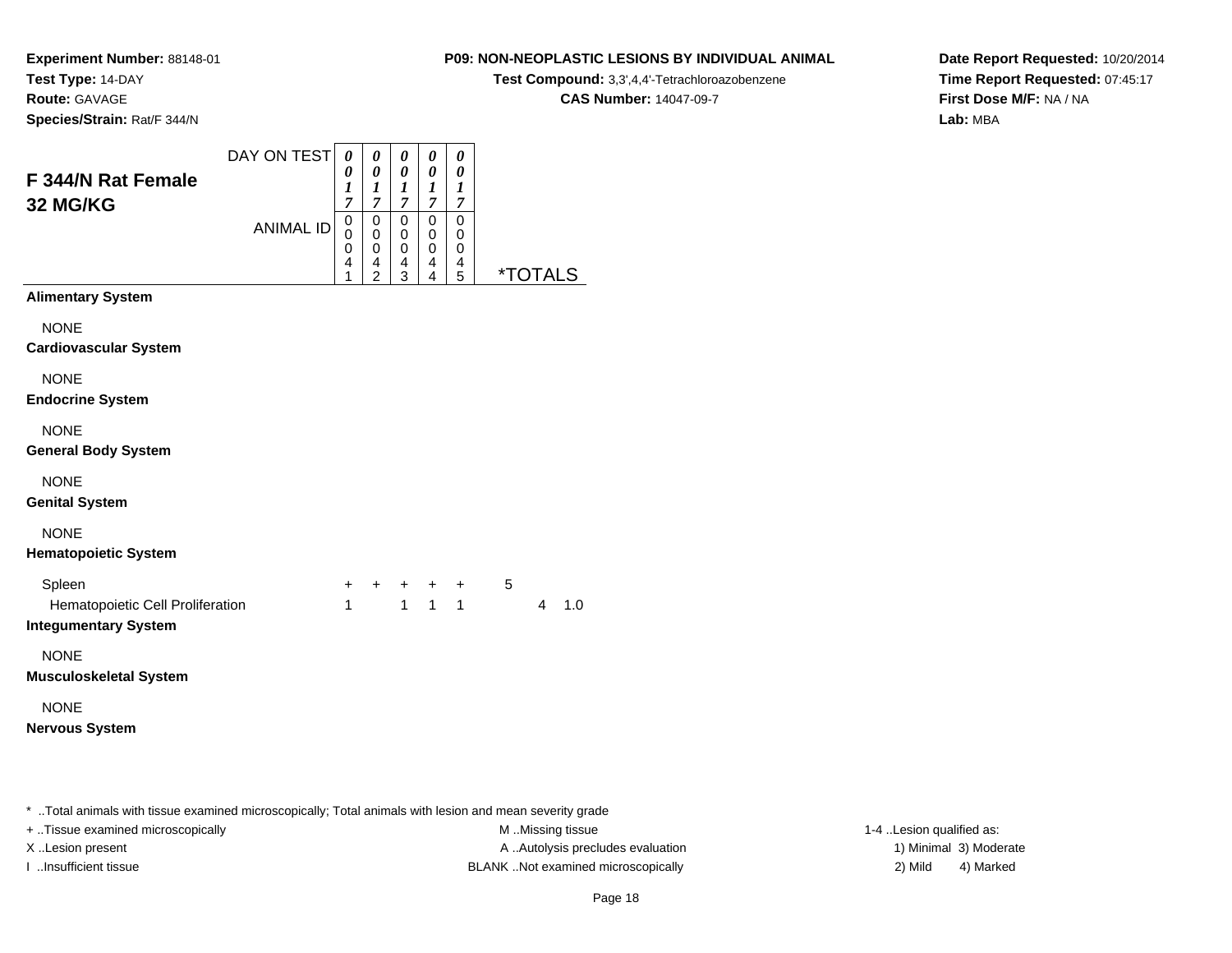**Route:** GAVAGE

**Species/Strain:** Rat/F 344/N

#### DAY ON TEST**F 344/N Rat Female32 MG/KG**ANIMAL ID*0 0 1 7*0<br>0<br>0<br>4 1*0 0 1 7*0<br>0<br>0<br>4<br>2 *0 0 1 7* 0 0 0 4 3*0 0 1 7* 0 0 0 4 4*0 0 1 7* 0 00<br>4<br>5 5 \*TOTALS

NONE

**Respiratory System**

NONE

**Special Senses System**

NONE

**Urinary System**

NONE

\* ..Total animals with tissue examined microscopically; Total animals with lesion and mean severity grade

+ ..Tissue examined microscopically examined microscopically examined as:  $M$  ..Missing tissue 1-4 ..Lesion qualified as: X..Lesion present **A ..Autolysis precludes evaluation** A ..Autolysis precludes evaluation 1) Minimal 3) Moderate I ..Insufficient tissue BLANK ..Not examined microscopically 2) Mild 4) Marked

#### Page 19

**Date Report Requested:** 10/20/2014**Time Report Requested:** 07:45:17**First Dose M/F:** NA / NA**Lab:** MBA

#### **P09: NON-NEOPLASTIC LESIONS BY INDIVIDUAL ANIMAL**

**Test Compound:** 3,3',4,4'-Tetrachloroazobenzene

**CAS Number:** 14047-09-7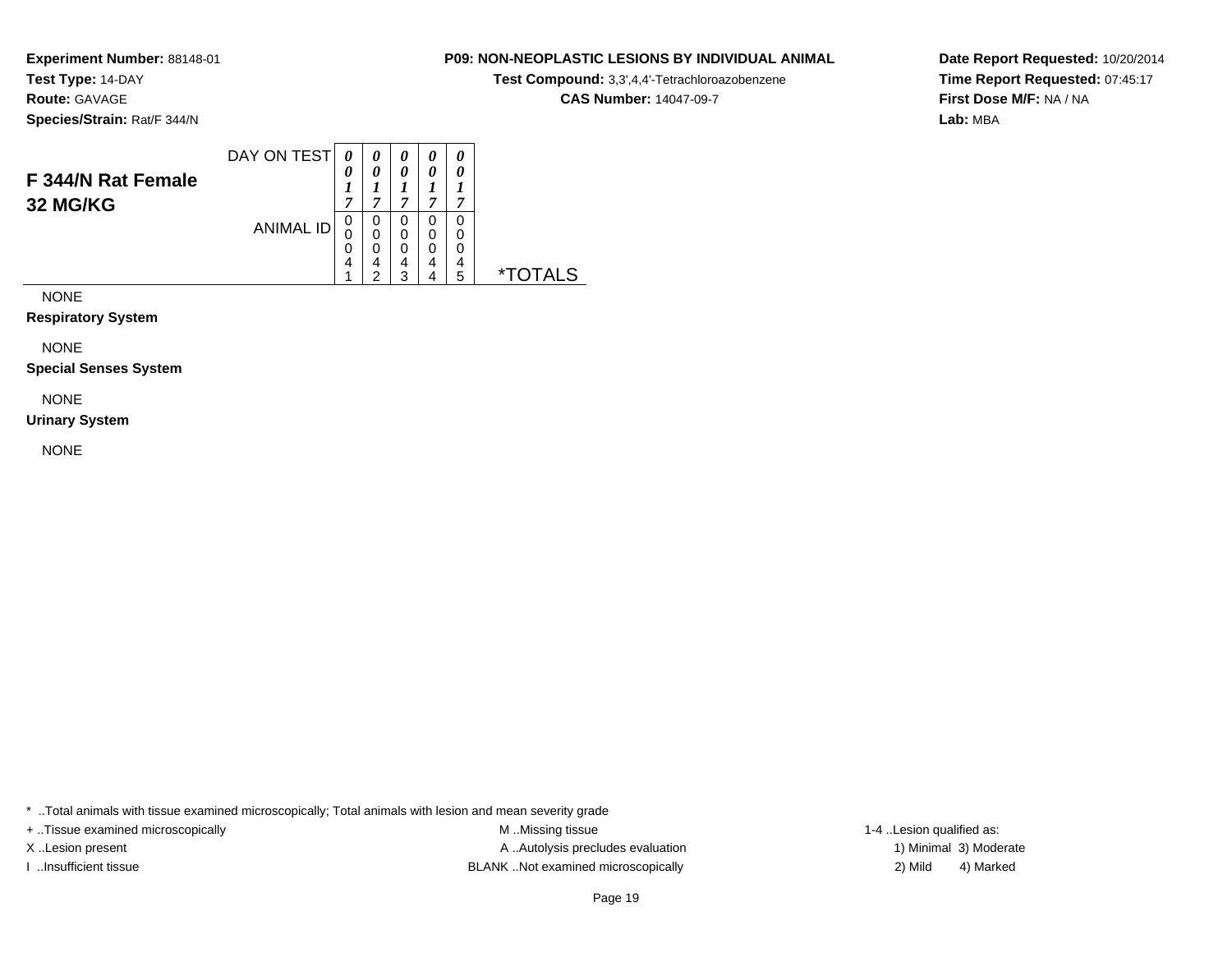**Route:** GAVAGE

**Species/Strain:** Rat/F 344/N

#### **P09: NON-NEOPLASTIC LESIONS BY INDIVIDUAL ANIMAL**

**Test Compound:** 3,3',4,4'-Tetrachloroazobenzene

**CAS Number:** 14047-09-7

**Date Report Requested:** 10/20/2014**Time Report Requested:** 07:45:17**First Dose M/F:** NA / NA**Lab:** MBA

| <b>F 344/N Rat Female</b><br><b>80 MG/KG</b>                                                        | DAY ON TEST      | 0<br>0<br>$\boldsymbol{l}$<br>$\overline{7}$ | 0<br>$\boldsymbol{\theta}$<br>$\boldsymbol{l}$<br>$\overline{7}$ | 0<br>0<br>1<br>$\overline{7}$   | 0<br>0<br>$\boldsymbol{l}$<br>$\overline{7}$ | 0<br>0<br>1<br>$\overline{7}$   |   |                       |     |
|-----------------------------------------------------------------------------------------------------|------------------|----------------------------------------------|------------------------------------------------------------------|---------------------------------|----------------------------------------------|---------------------------------|---|-----------------------|-----|
|                                                                                                     | <b>ANIMAL ID</b> | 0<br>0<br>0<br>4<br>6                        | $\mathbf 0$<br>$\mathbf 0$<br>0<br>4<br>$\overline{7}$           | $\mathbf 0$<br>0<br>0<br>4<br>8 | $\mathbf 0$<br>0<br>0<br>4<br>9              | $\mathbf 0$<br>0<br>0<br>5<br>0 |   | <i><b>*TOTALS</b></i> |     |
| <b>Alimentary System</b>                                                                            |                  |                                              |                                                                  |                                 |                                              |                                 |   |                       |     |
| <b>NONE</b><br><b>Cardiovascular System</b>                                                         |                  |                                              |                                                                  |                                 |                                              |                                 |   |                       |     |
| <b>NONE</b><br><b>Endocrine System</b>                                                              |                  |                                              |                                                                  |                                 |                                              |                                 |   |                       |     |
| <b>NONE</b><br><b>General Body System</b>                                                           |                  |                                              |                                                                  |                                 |                                              |                                 |   |                       |     |
| <b>NONE</b><br><b>Genital System</b>                                                                |                  |                                              |                                                                  |                                 |                                              |                                 |   |                       |     |
| <b>NONE</b><br><b>Hematopoietic System</b>                                                          |                  |                                              |                                                                  |                                 |                                              |                                 |   |                       |     |
| Spleen<br>Hematopoietic Cell Proliferation<br><b>Integumentary System</b>                           |                  | +<br>$\mathbf{1}$                            | $\ddot{}$<br>$\mathbf{1}$                                        |                                 | $1 \quad 1$                                  | + + +<br>$\mathbf{1}$           | 5 | 5                     | 1.0 |
| <b>NONE</b><br><b>Musculoskeletal System</b>                                                        |                  |                                              |                                                                  |                                 |                                              |                                 |   |                       |     |
| <b>NONE</b><br><b>Nervous System</b>                                                                |                  |                                              |                                                                  |                                 |                                              |                                 |   |                       |     |
| Total animals with tissue examined microscopically: Total animals with lesion and mean severity gra |                  |                                              |                                                                  |                                 |                                              |                                 |   |                       |     |

..Total animals with tissue examined microscopically; Total animals with lesion and mean severity grade

+ ..Tissue examined microscopically examined microscopically examined as:  $M$  ..Missing tissue 1-4 ..Lesion qualified as:

X..Lesion present **A ..Autolysis precludes evaluation** A ..Autolysis precludes evaluation 1) Minimal 3) Moderate I ..Insufficient tissue BLANK ..Not examined microscopically 2) Mild 4) Marked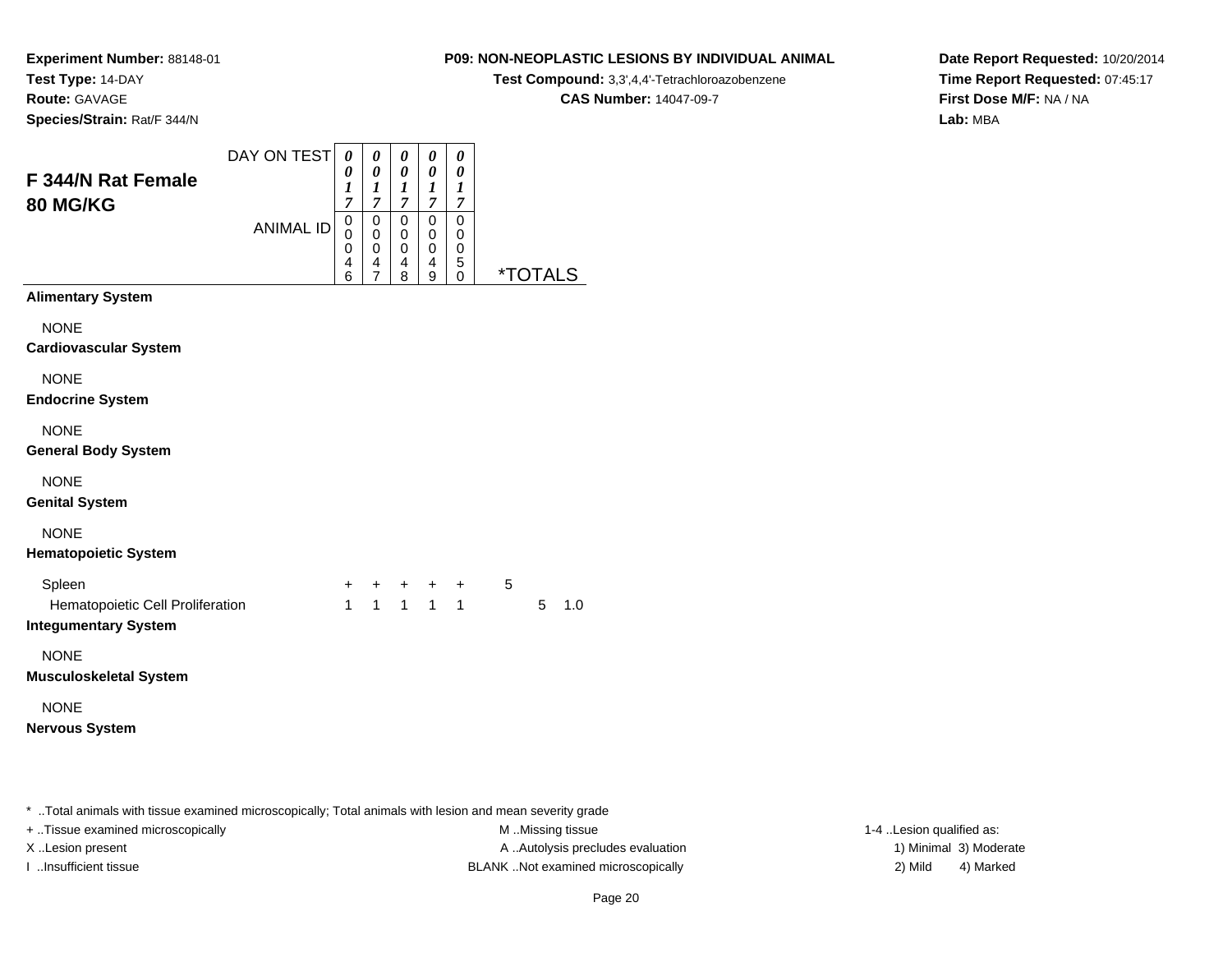**Route:** GAVAGE

**Species/Strain:** Rat/F 344/N

#### **P09: NON-NEOPLASTIC LESIONS BY INDIVIDUAL ANIMAL**

**Test Compound:** 3,3',4,4'-Tetrachloroazobenzene

**CAS Number:** 14047-09-7

 $\overline{\phantom{0}}$ 

**Date Report Requested:** 10/20/2014**Time Report Requested:** 07:45:18**First Dose M/F:** NA / NA**Lab:** MBA

|                                       | DAY ON TEST      | 0           |   | 0           | $\boldsymbol{\theta}$ |   |   |  |
|---------------------------------------|------------------|-------------|---|-------------|-----------------------|---|---|--|
| F 344/N Rat Female<br><b>80 MG/KG</b> |                  | 0<br>7      | − | 0<br>A      | ,                     | ~ |   |  |
|                                       | <b>ANIMAL ID</b> | 0<br>0<br>0 | 0 | 0<br>0<br>0 |                       |   |   |  |
|                                       |                  | 4<br>6      | 4 | 4<br>я      | 4                     | 5 | × |  |

NONE

**Respiratory System**

NONE

**Special Senses System**

NONE

**Urinary System**

NONE

\* ..Total animals with tissue examined microscopically; Total animals with lesion and mean severity grade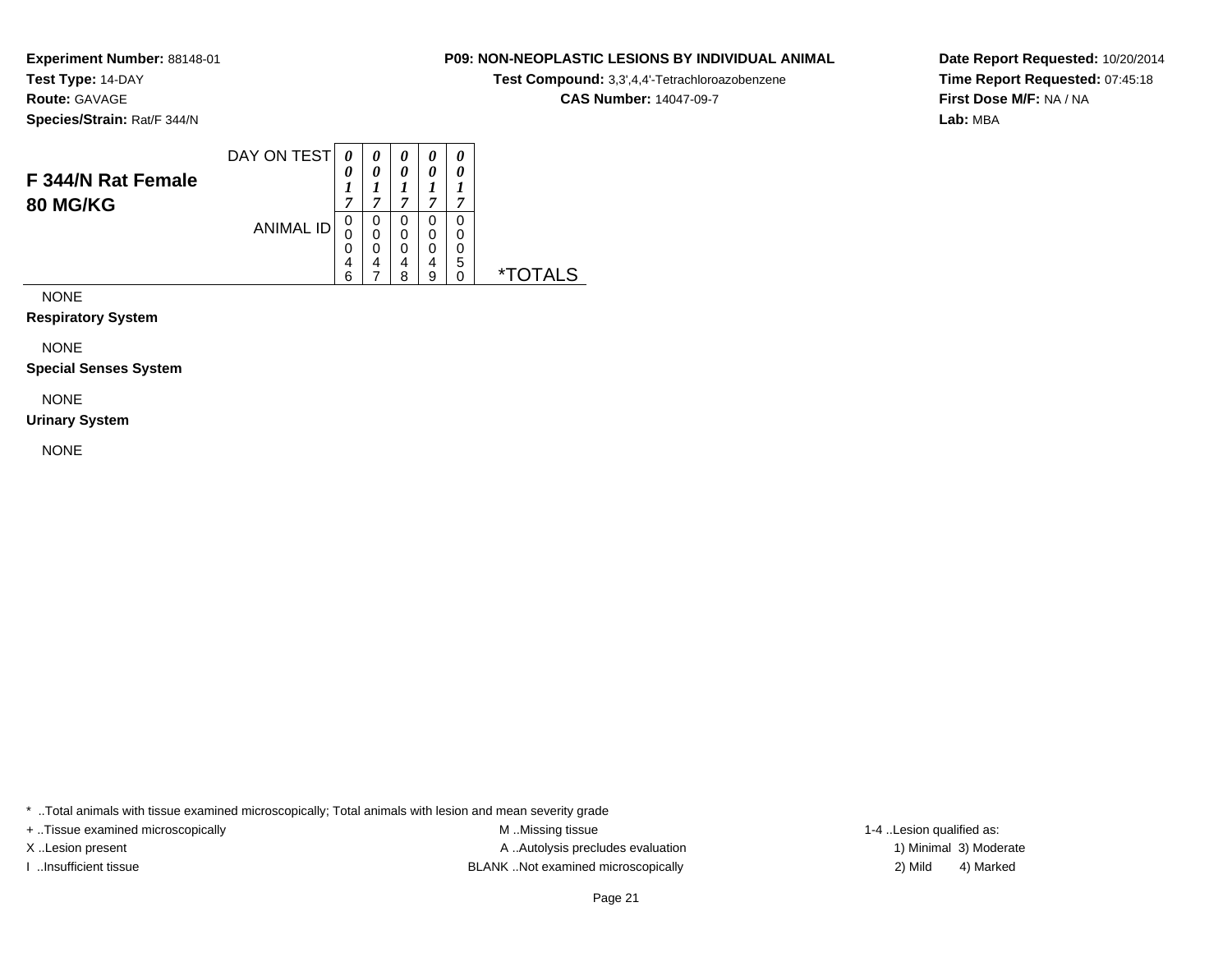**Experiment Number:** 88148-01

**Test Type:** 14-DAY**Route:** GAVAGE

**Species/Strain:** Rat/F 344/N

#### **P09: NON-NEOPLASTIC LESIONS BY INDIVIDUAL ANIMAL**

**Test Compound:** 3,3',4,4'-Tetrachloroazobenzene

**CAS Number:** 14047-09-7

**Date Report Requested:** 10/20/2014**Time Report Requested:** 07:45:18**First Dose M/F:** NA / NA**Lab:** MBA

|                                                                 | DAY ON TEST      | 0                   | 0                   | 0                           | 0                | 0                     |              |                       |     |
|-----------------------------------------------------------------|------------------|---------------------|---------------------|-----------------------------|------------------|-----------------------|--------------|-----------------------|-----|
| F 344/N Rat Female                                              |                  | 0<br>1              | 0<br>1              | $\pmb{\theta}$<br>1         | 0<br>1           | 0<br>$\boldsymbol{l}$ |              |                       |     |
| 200<br><b>MG/KG</b>                                             |                  | $\overline{7}$<br>0 | 7<br>0              | $\overline{7}$<br>$\pmb{0}$ | 7<br>$\mathbf 0$ | 7<br>0                |              |                       |     |
|                                                                 | <b>ANIMAL ID</b> | 0<br>0              | 0<br>0              | 0<br>0                      | 0<br>0           | 0<br>0                |              |                       |     |
|                                                                 |                  | 5<br>1              | 5<br>$\overline{2}$ | 5<br>3                      | 5<br>4           | 5<br>5                |              | <i><b>*TOTALS</b></i> |     |
| <b>Alimentary System</b>                                        |                  |                     |                     |                             |                  |                       |              |                       |     |
| Liver<br>Hepatodiaphragmatic Nodule                             |                  |                     | +<br>$\overline{2}$ |                             |                  |                       | $\mathbf{1}$ | 1                     | 2.0 |
| <b>Cardiovascular System</b>                                    |                  |                     |                     |                             |                  |                       |              |                       |     |
| <b>NONE</b><br><b>Endocrine System</b>                          |                  |                     |                     |                             |                  |                       |              |                       |     |
| <b>NONE</b>                                                     |                  |                     |                     |                             |                  |                       |              |                       |     |
| <b>General Body System</b>                                      |                  |                     |                     |                             |                  |                       |              |                       |     |
| <b>NONE</b>                                                     |                  |                     |                     |                             |                  |                       |              |                       |     |
| <b>Genital System</b>                                           |                  |                     |                     |                             |                  |                       |              |                       |     |
| <b>NONE</b>                                                     |                  |                     |                     |                             |                  |                       |              |                       |     |
| <b>Hematopoietic System</b>                                     |                  |                     |                     |                             |                  |                       |              |                       |     |
| Spleen                                                          |                  | $\ddot{}$           | ٠                   | $\ddot{}$                   | +                | $\ddot{}$             | 5            |                       |     |
| Hematopoietic Cell Proliferation<br><b>Integumentary System</b> |                  | $\mathbf{1}$        | $\mathbf{1}$        | $\mathbf{1}$                | $\mathbf{1}$     | $\mathbf{1}$          |              | 5                     | 1.0 |
| <b>NONE</b>                                                     |                  |                     |                     |                             |                  |                       |              |                       |     |
| <b>Musculoskeletal System</b>                                   |                  |                     |                     |                             |                  |                       |              |                       |     |
| <b>NONE</b>                                                     |                  |                     |                     |                             |                  |                       |              |                       |     |
|                                                                 |                  |                     |                     |                             |                  |                       |              |                       |     |
|                                                                 |                  |                     |                     |                             |                  |                       |              |                       |     |

\* ..Total animals with tissue examined microscopically; Total animals with lesion and mean severity grade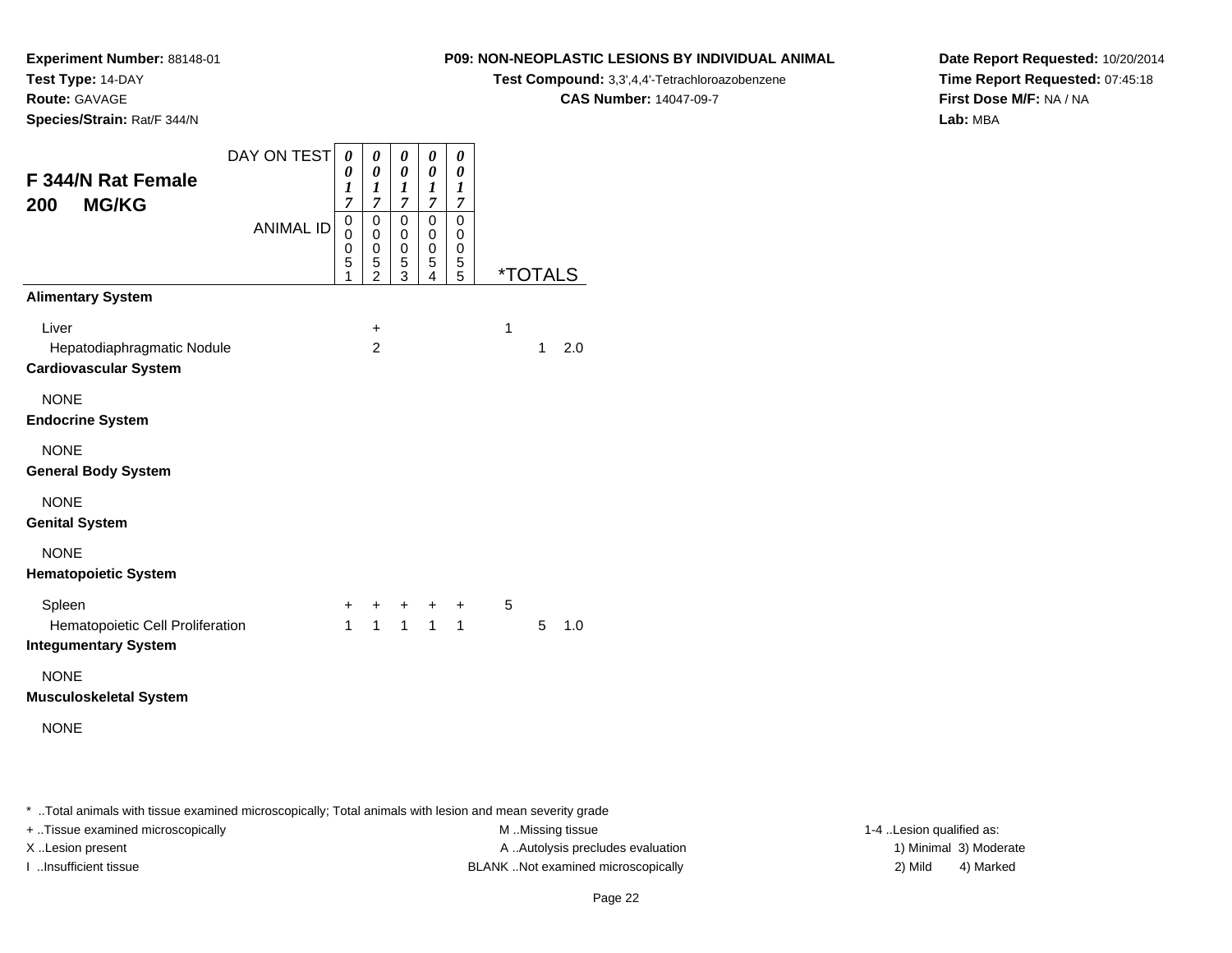**Route:** GAVAGE

**Species/Strain:** Rat/F 344/N

#### DAY ON TEST**F 344/N Rat Female200 MG/KG**ANIMAL ID*0 0 1 7*0<br>0<br>0<br>5<br>1 *0 0 1 7*0<br>0<br>0<br>5<br>2 *0 0 1 7* 0 0 0 5 3*0 0 1 7* 0 0 0 5 4*0 0 1 7* 0 0 0 5 5 \*TOTALS

**Nervous System**

NONE

**Respiratory System**

NONE

**Special Senses System**

NONE

**Urinary System**

NONE

\* ..Total animals with tissue examined microscopically; Total animals with lesion and mean severity grade

+ ..Tissue examined microscopically examined microscopically examined as:  $M$  ..Missing tissue 1-4 ..Lesion qualified as: X..Lesion present **A ..Autolysis precludes evaluation** A ..Autolysis precludes evaluation 1) Minimal 3) Moderate I ..Insufficient tissue BLANK ..Not examined microscopically 2) Mild 4) Marked

**Date Report Requested:** 10/20/2014**Time Report Requested:** 07:45:18**First Dose M/F:** NA / NA**Lab:** MBA

### **P09: NON-NEOPLASTIC LESIONS BY INDIVIDUAL ANIMAL**

**Test Compound:** 3,3',4,4'-Tetrachloroazobenzene

**CAS Number:** 14047-09-7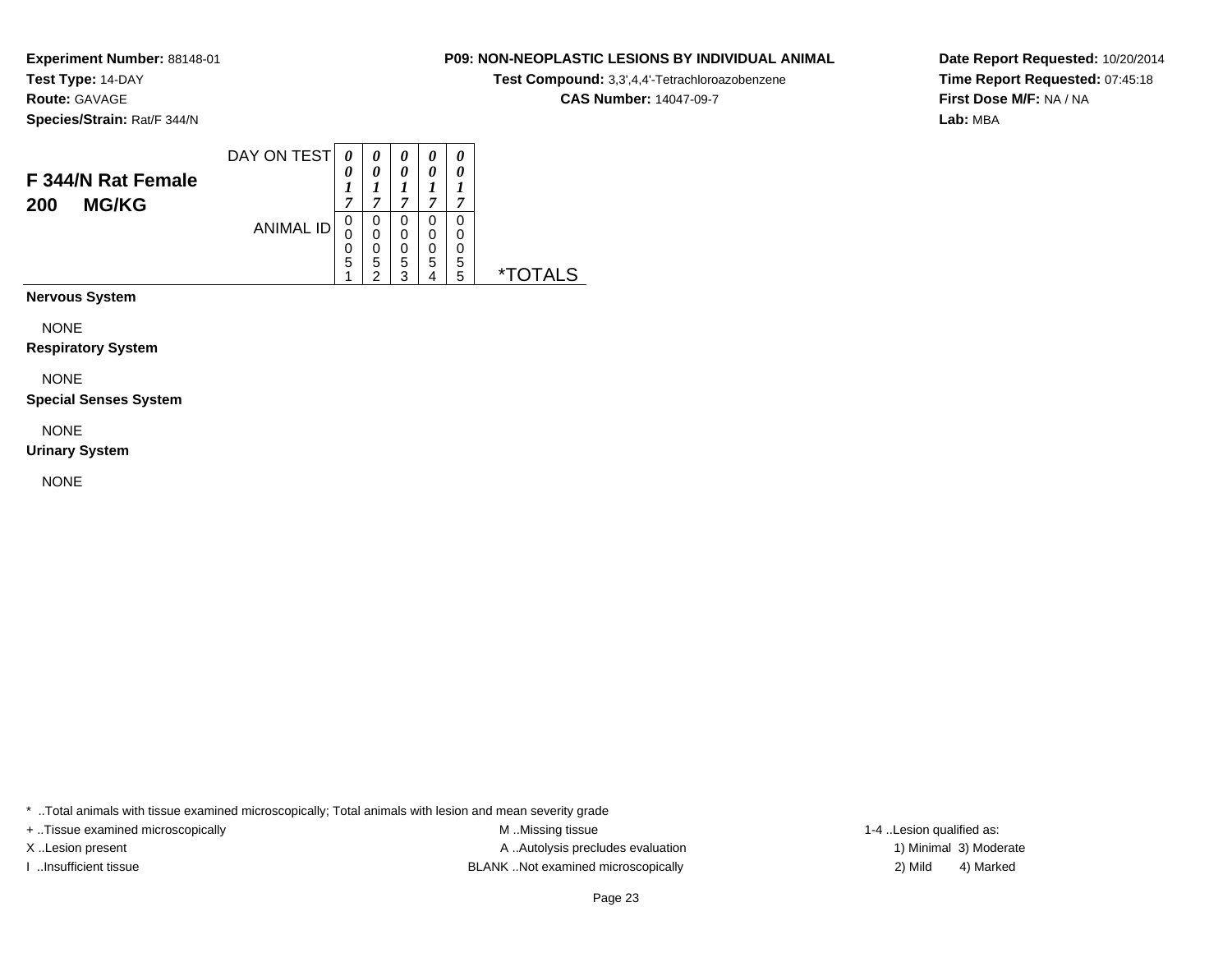**Route:** GAVAGE

**Species/Strain:** Rat/F 344/N

#### **P09: NON-NEOPLASTIC LESIONS BY INDIVIDUAL ANIMAL**

**Test Compound:** 3,3',4,4'-Tetrachloroazobenzene

**CAS Number:** 14047-09-7

**Date Report Requested:** 10/20/2014**Time Report Requested:** 07:45:18**First Dose M/F:** NA / NA**Lab:** MBA

|                                  | DAY ON TEST      | 0         | 0                | 0                     | 0                   | 0         |                       |   |     |
|----------------------------------|------------------|-----------|------------------|-----------------------|---------------------|-----------|-----------------------|---|-----|
| F 344/N Rat Female               |                  | 0<br>1    | 0<br>1           | 0<br>$\boldsymbol{l}$ | 0<br>1              | 0<br>1    |                       |   |     |
| <b>MG/KG</b><br>500              |                  | 7         | 7<br>$\mathsf 0$ | 7<br>0                | $\overline{7}$<br>0 | 7<br>0    |                       |   |     |
|                                  | <b>ANIMAL ID</b> | 0<br>0    | 0                | 0                     | 0                   | 0         |                       |   |     |
|                                  |                  | 0<br>5    | 0<br>5           | $\mathbf 0$<br>5      | 0<br>5              | 0<br>6    |                       |   |     |
|                                  |                  | 6         | $\overline{7}$   | 8                     | 9                   | 0         | <i><b>*TOTALS</b></i> |   |     |
| <b>Alimentary System</b>         |                  |           |                  |                       |                     |           |                       |   |     |
| Liver                            |                  | +         | +                | +                     | +                   | $\ddot{}$ | 5                     |   |     |
| Stomach, Forestomach             |                  | $\ddot{}$ | $\ddot{}$        | $\ddot{}$             | $+$                 | $\ddot{}$ | 5                     |   |     |
| Stomach, Glandular               |                  | $\ddot{}$ | $\ddot{}$        | $\ddot{}$             | $\ddot{}$           | $\ddot{}$ | 5                     |   |     |
| <b>Cardiovascular System</b>     |                  |           |                  |                       |                     |           |                       |   |     |
| <b>NONE</b>                      |                  |           |                  |                       |                     |           |                       |   |     |
| <b>Endocrine System</b>          |                  |           |                  |                       |                     |           |                       |   |     |
| <b>NONE</b>                      |                  |           |                  |                       |                     |           |                       |   |     |
| <b>General Body System</b>       |                  |           |                  |                       |                     |           |                       |   |     |
| <b>NONE</b>                      |                  |           |                  |                       |                     |           |                       |   |     |
| <b>Genital System</b>            |                  |           |                  |                       |                     |           |                       |   |     |
| Ovary                            |                  |           | +                |                       |                     |           | 1                     |   |     |
| Cyst                             |                  |           | $\overline{2}$   |                       |                     |           |                       | 1 | 2.0 |
| <b>Hematopoietic System</b>      |                  |           |                  |                       |                     |           |                       |   |     |
| Lymph Node, Mesenteric           |                  | +         | +                | +                     | +                   | +         | 5                     |   |     |
| Spleen                           |                  | $\ddot{}$ | $\ddot{}$        | $\ddot{}$             | +                   | +         | 5                     |   |     |
| Hematopoietic Cell Proliferation |                  | 1         | 1                | $\mathbf{1}$          | $\mathbf{1}$        | 1         |                       | 5 | 1.0 |
| Thymus                           |                  | $\pm$     | +                | $\ddot{}$             | $\ddot{}$           | $\ddot{}$ | 5                     |   |     |
| Thymocyte, Atrophy               |                  | 1         |                  |                       |                     |           |                       | 1 | 1.0 |

\* ..Total animals with tissue examined microscopically; Total animals with lesion and mean severity grade